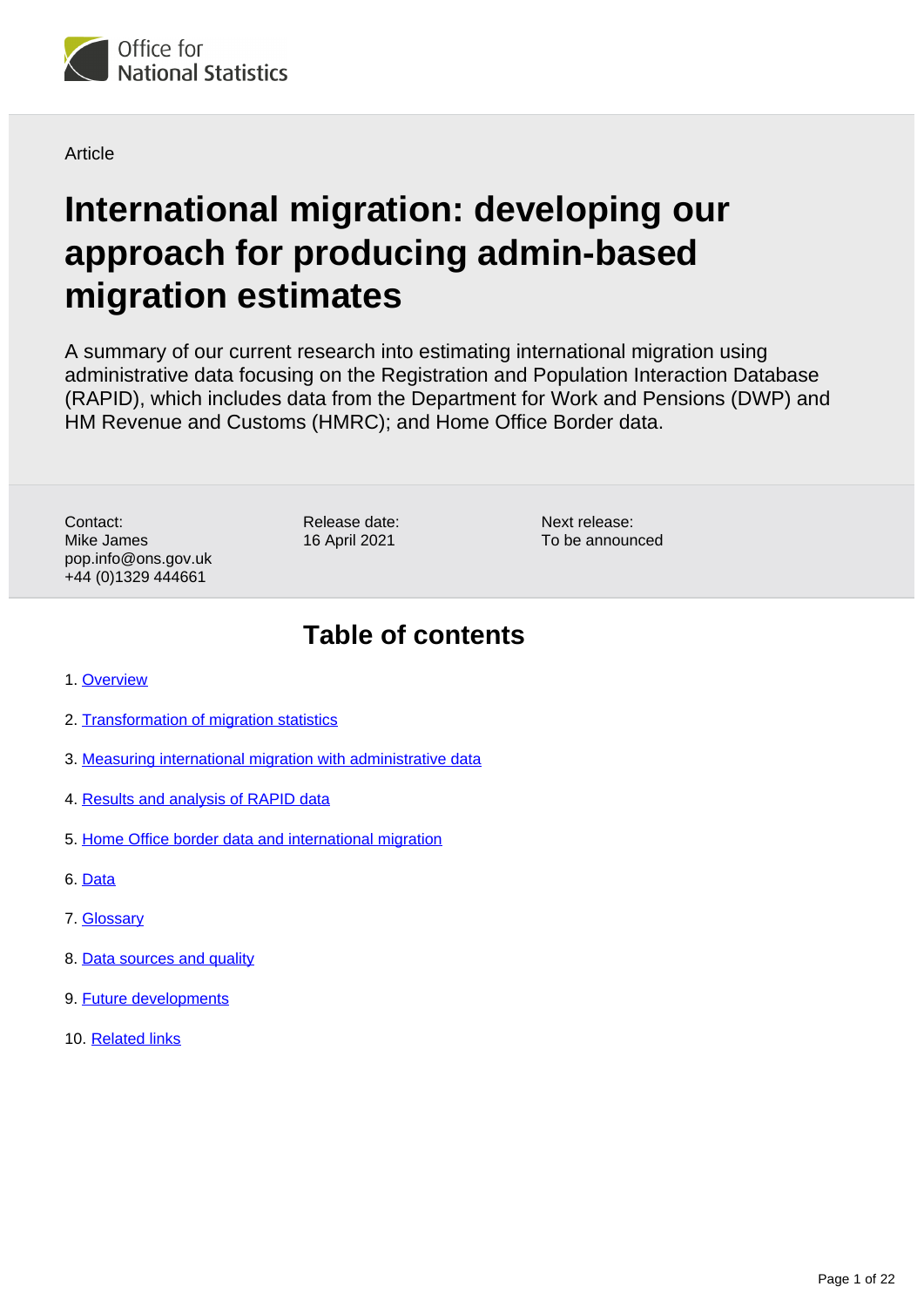# <span id="page-1-0"></span>**1 . Overview**

This article presents research into a new methodology to measure international migration. Estimates presented are not official statistics on migration, nor are they used in the underlying methods or assumptions in the production of any other official statistics. This article and the accompanying report on the methods for using the administrative data source Registration and Population Interaction Database (RAPID) to measure international migration into and out of the UK are to help inform users on the progress of our approach for transforming migration statistics using administrative data and our plans to further develop these in the future.

Using administrative data to measure international migration presents a substantial change in methodology, and it is important that this is recognised when comparing this new approach against previous estimates. Until now, estimates based on the International Passenger Survey (IPS) record migrants' intentions to remain in or out of the UK in the next 12 months. Our new approach, based upon administrative data, reports on the observed length of activities within these datasets to estimate migration into and out of the UK. This has the benefit of removing uncertainty around migrant intentions where administrative data are based on actual observed patterns of behaviour. Both approaches align with the UN definition of a migrant, relating to a change in the usual place of residence for 12 months or more.

This report does not cover the period that saw the main impact of the coronavirus (COVID-19) pandemic. A separate [methodological article on the use of statistical models to estimate international migration](https://www.ons.gov.uk/methodology/methodologicalpublications/generalmethodology/onsworkingpaperseries/usingstatisticalmodellingtoestimateukinternationalmigration) for the period January to June 2020 has been published alongside this report. We have published an update on what has [changed with migration and mobility since the COVID-19 pandemic](https://www.ons.gov.uk/peoplepopulationandcommunity/populationandmigration/internationalmigration/articles/internationalmigrationandmobilitywhatschangedsincethecoronaviruspandemic/2020-11-26) which summarises available data sources on international migration and mobility patterns.

RAPID provides a single coherent view of interactions across the breadth of benefits and earnings datasets for anyone with a National Insurance number (NINo). The Migrant Worker Scan (MWS) shows all non-UK nationals who have registered for a NINo from 1975 onwards along with their NINo registration date and self-reported date of arrival. This information alongside the interactions within RAPID can be used to infer long-term migration of non-UK nationals into the UK where this activity extends over 12 months or more, and long-term migration out of the UK where this activity stops for over 12 months (as per the [UN definition](http://unstats.un.org/unsd/publication/SeriesM/SeriesM_58rev1e.pdf)).

Border data from the Home Office provide further insight into the cross-border movement of people. Initial estimates from this source are based on actual travel patterns of non-European Economic Area (EEA) nationals, as those are the people who were covered by immigration rules at the time the data was collected. Future work will aim to build further understanding of the movement of EEA nationals in this data, as this information is now collected following the UK's exit from the EU.

While the coverage of RAPID data is extensive for most migrants because of the wide range of data sources included, there are some populations less well covered in the data. For example, students who do not hold a NINo will not be included and students who do hold a NINo may not be identified as a long-term migrant if they do not undertake any activity, such as working alongside their studies. To address the coverage gaps identified, we have applied a series of adjustments to estimates from RAPID using other available administrative data. In addition, migrants under the age of 16 years and UK nationals have been removed from the dataset used in this analysis, understanding the migration patterns of these groups make up an important part of our future development of admin-based migration estimates (ABMEs).

Our analysis of RAPID data showed that both EU and non-EU migration trends broadly mirror those estimated by the IPS. However, estimates from RAPID showed higher net migration for EU nationals and lower net migration for non-EU nationals compared with Long Term International Migration (LTIM) estimates based on the IPS.

One of the main drivers for the higher estimates of EU net migration based on RAPID is likely to be the uncertainty of these migrants in their intentions to move to and from the UK. This makes it difficult to measure their migration patterns using the IPS. This suggests that differences between IPS figures and RAPID may be related to RAPID being based on actual observed patterns of behaviour.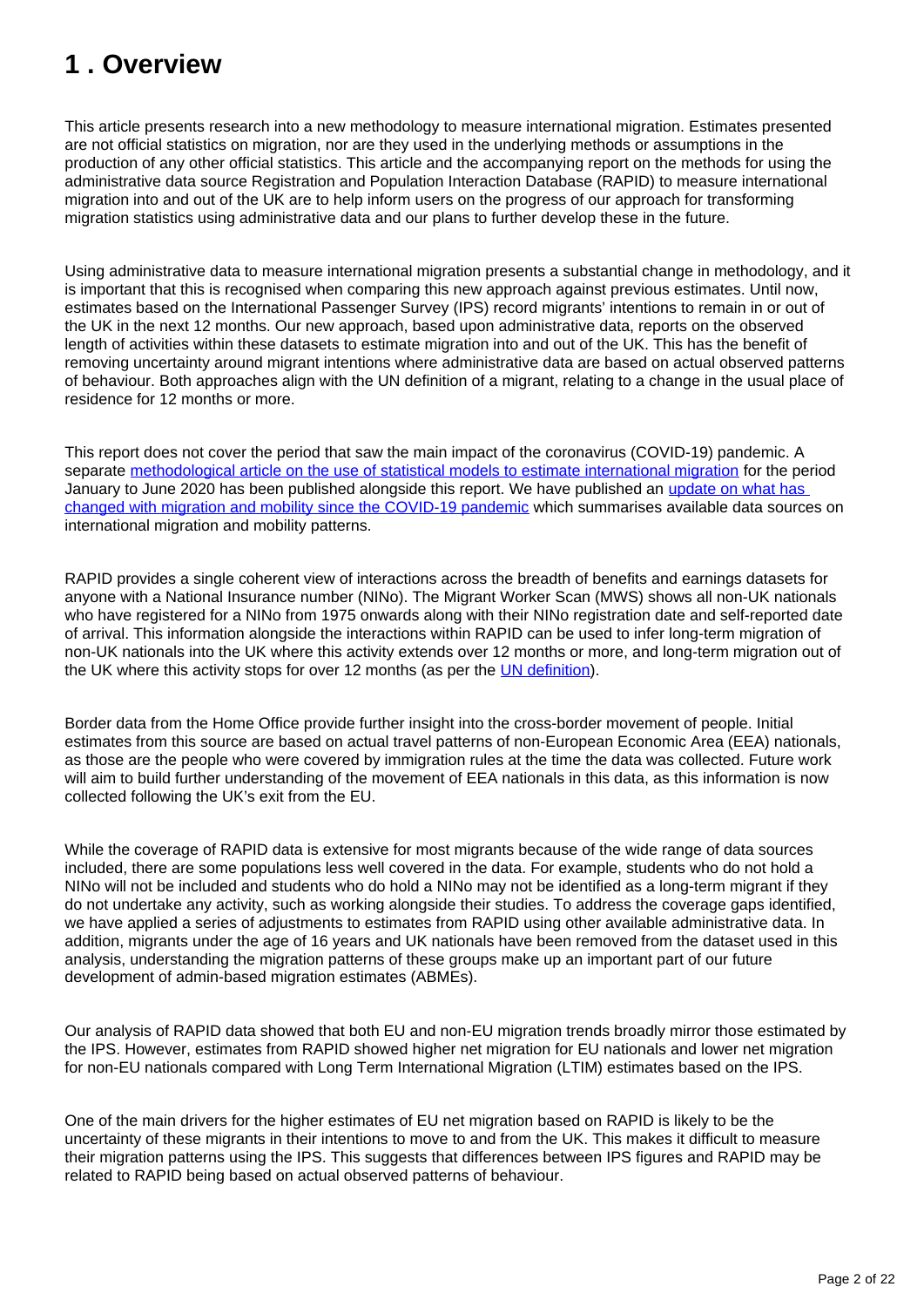The lower non-EU net migration estimates based on RAPID are mainly driven by the lower inflow estimates from RAPID across the timeseries. One of the main drivers for the lower estimates of non-EU net migration based on RAPID is likely to be the measurement of students migrating to and from the UK. While we have adjusted estimates from RAPID to better capture the volume of student migration to and from the UK, it is likely that this adjustment does not fully address this coverage gap and that some students are still missing from the estimates.

Our ABME development so far has focused on understanding the potential of RAPID and Home Office border data to estimate migration into and out of the UK. We are still at an early stage in our journey towards a [transformed migration statistics system](https://www.ons.gov.uk/peoplepopulationandcommunity/populationandmigration/internationalmigration/articles/transformationofthepopulationandmigrationstatisticssystemoverview/2019-06-21) based on administrative data.

Our immediate next steps will focus on refining these methods, extending our use of RAPID data to include UK nationals and working closely with the Home Office as data on EU nationals becomes available from their [new](https://www.gov.uk/guidance/new-immigration-system-what-you-need-to-know)  [migration system](https://www.gov.uk/guidance/new-immigration-system-what-you-need-to-know). Looking beyond this, we plan to publish a further ABME publication in early 2022. This will cover the period up to April 2021, reporting data beyond the point of the last IPS estimates and including some data covering the onset of the coronavirus (COVID-19) pandemic. It will also include our latest progress in the development of ABME methods.

We are also exploring how multiple data sources (including RAPID and Home Office border data) can be integrated, considering their relative strengths and limitations, to provide the best possible estimates of international migration. As well as exploring how we can make use of statistical modelling techniques to understand the period affected by the coronavirus pandemic and how the timeliness of ABMEs can be improved.

# <span id="page-2-0"></span>**2 . Transformation of migration statistics**

We have long acknowledged that the [International Passenger Survey \(IPS\),](https://www.ons.gov.uk/surveys/informationforhouseholdsandindividuals/householdandindividualsurveys/internationalpassengersurvey) which underpins our existing [international migration estimates,](https://www.ons.gov.uk/peoplepopulationandcommunity/populationandmigration/internationalmigration/bulletins/migrationstatisticsquarterlyreport/previousReleases) has been [stretched beyond its original purpose](https://www.ons.gov.uk/peoplepopulationandcommunity/populationandmigration/internationalmigration/articles/updateonourpopulationandmigrationstatisticstransformationjourneyaresearchengagementreport/2019-01-30#main-challenges-and-progress-to-date) and we need to consider all available sources and methods to fully understand international migration. In March 2020, the IPS was suspended because of the impact of the coronavirus (COVID-19) pandemic on survey operations and no further IPS data on migration have been collected. Therefore, we have accelerated our approach for transforming migration statistics using new methods and administrative data.

Our previous research [identified a range of data sources](https://www.ons.gov.uk/peoplepopulationandcommunity/populationandmigration/internationalmigration/articles/updateonourpopulationandmigrationstatisticstransformationjourneyaresearchengagementreport/2019-01-30) held across government that can help us to measure migration including immigration, income, benefits and education data. However, some of these data sources can only tell us about migration into the UK. Therefore, we have focused our current research on those that can tell us about both immigration and emigration. So far, the two sources of administrative data which have shown greatest potential for the measurement of long-term immigration and emigration are:

- Department for Work and Pensions (DWP) [Registration and Population Interaction Database \(RAPID\)](https://www.ons.gov.uk/peoplepopulationandcommunity/populationandmigration/internationalmigration/articles/populationandmigrationstatisticssystemtransformationrecentupdates/2020-05-21#update-on-analysis-to-explore-how-the-dwps-rapid-could-be-used-to-measure-migration)
- border data from the [Home Office exit checks dataset](https://www.ons.gov.uk/peoplepopulationandcommunity/populationandmigration/internationalmigration/articles/exploringinternationalmigrationconceptsanddefinitionswithhomeofficeadministrativedata/2020-02-14)

In this first iteration of our development of admin-based migration estimates (ABMEs), we have explored each data source individually, developing methods to estimate long-term migration within each source. However, it is important to recognise that we are still at an early stage in transforming migration statistics and there remains further development before we will be able to produce official estimates of international migration using administrative data sources. At this stage, estimates are based on aggregate RAPID data, and we have applied broad initial adjustments to take account of coverage gaps. The estimates presented in this article should be interpreted with this in mind. There will be a level of uncertainty around these adjustments and as other new data sources become available, we will continue to refine these adjustments and will reflect these in future research outputs. The methods used in this first iteration of ABMEs are likely to change and evolve as we explore these data sources in more detail.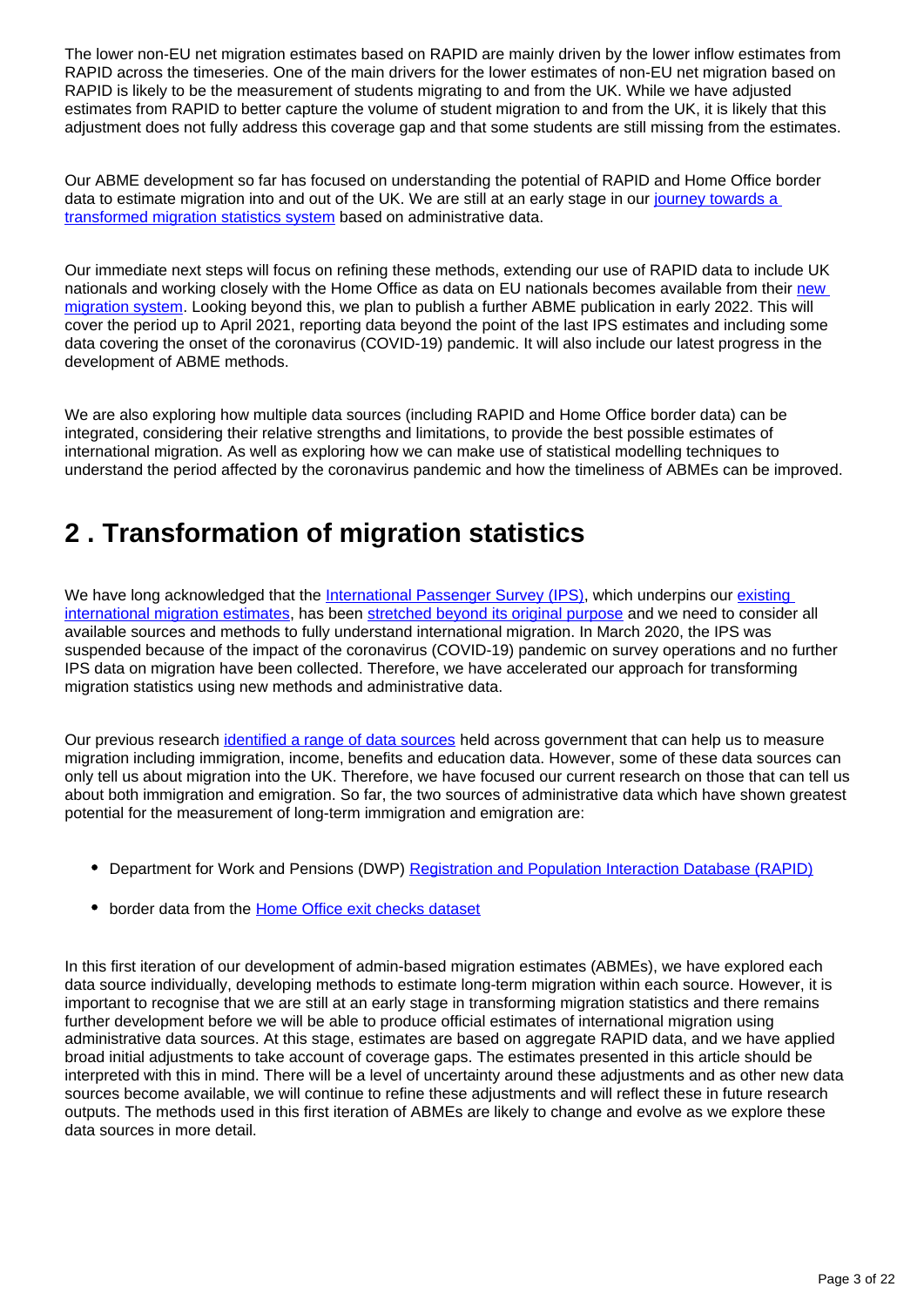As part of the delivery of a transformed admin-based approach to migration statistics, by 2023 we will aim to bring together more detailed data across a range of data sources, linking sources together where possible. This will allow us to draw on the strengths of each source in understanding migration and minimise the impact of coverage issues in any one individual data source.

# <span id="page-3-0"></span>**3 . Measuring international migration with administrative data**

Delivering new measures of international migration using administrative data sources presents a substantial change in the measurement of migration. Until now estimates of international migration have been based on the [International Passenger Survey \(IPS\)](https://www.ons.gov.uk/peoplepopulationandcommunity/populationandmigration/internationalmigration/methodologies/longterminternationalmigrationestimatesmethodology), which interviewed migrants to record how long they were intending to remain in or out of the UK in the next 12 months. Administrative data on the other hand are retrospective and tell us about actual activity that has already happened. It is important to understand this shift in the underlying data and the methodology when comparing estimates based on administrative data to the previously published IPS estimates.

As administrative data are based on actual observed patterns of behaviour there will be time lags before we can use these sources to determine an arrival to the UK. Migrants may not register for public services or come into contact with government systems immediately and consequently, will not be present in the administrative data until they do. We also need to wait for arrivals or departures to be active or inactive in the data sources for at least 12 months to be considered a long-term migrant (as stated in the [UN definition\)](http://unstats.un.org/unsd/publication/SeriesM/SeriesM_58rev1e.pdf).

Our work so far has focused on what administrative data tell us about historical trends of international migration, this includes an adjustment to the latest two tax years to take account of the time needed to determine if someone is a long-term migrant. However, as part of our development of admin-based migration estimates (ABMEs) we are considering alternative modelling approaches to provide more timely estimates of migration. See the [transformation overview](https://www.ons.gov.uk/peoplepopulationandcommunity/populationandmigration/internationalmigration/articles/transformationofthepopulationandmigrationstatisticssystemoverview/2019-06-21) for more information on the progress of this work.

# **Registration and Population Interaction Database (RAPID)**

The Registration and Population Interaction Database (RAPID) has been developed by the Department for Work and Pensions (DWP) to provide a single coherent view of interactions across the breadth of systems in DWP, HM Revenue and Customs (HMRC) and local authorities via Housing Benefit. These interactions include benefits, employment, self-employment, pensions and in-work benefit. RAPID contains a record of everyone who has a National Insurance number (NINo). For each person, the number of weeks of "activity" (interactions) within these systems is summarised for each year from tax year ending 2011 to tax year ending 2020.

While RAPID has not been developed with the sole purpose of measuring international migration, non-UK nationals can be identified in RAPID using the Migrant Worker Scan (MWS) dataset. This records information on overseas nationals registering for a NINo from 1975 onwards. The MWS also collects information on migrants' self-reported date of first arrival, their NINo registration date, their nationality at time of application and their previous country of residence.

Both long-term and short-term migrants can be issued with a NINo, therefore the process of being issued with a NINo is not enough to indicate long-term migration. To determine long-term immigration of non-UK nationals in RAPID we use a combination of data from the MWS showing when a NINo was issued alongside the "activity" within DWP and HMRC datasets. Using the self-reported date of arrival, we can measure the number of weeks of subsequent activity after arrival to determine those who stay in the UK long-term. All our research using administrative data has shown that people's lives are complex, therefore we have created multiple categories<sup>1</sup> of long-term interactions to account for this complexity.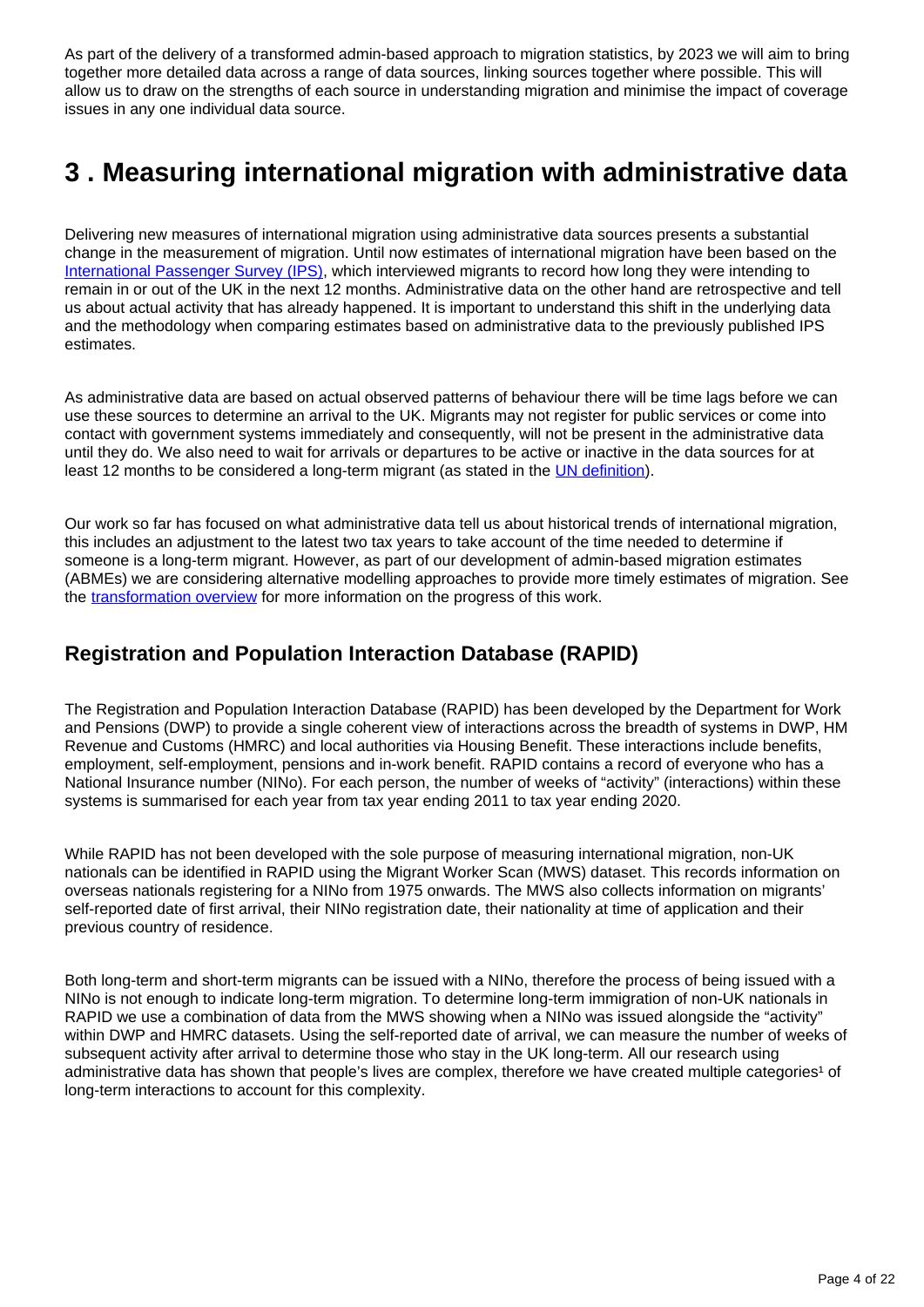We have created four categories defining patterns of activity of long-term arrivals (Figure 1). The first two categories most closely align with the UN definition of a long-term migrant whereby we are looking for sustained long-term interactions after arriving in the UK. It is important to note that RAPID does not specify that this activity is continuous, however, we have assumed the total activity measured to be enough to indicate long-term presence in the UK. These two categories make up the largest proportion of long-term arrivals in RAPID (over 90%).

We have also included two further categories that expand on this definition of long-term activity, although it is important to note that each these groups only make up a small proportion of arrivals.

- Category 1: activities in the registration year and registration year plus one suggest they are resident for 52 weeks or more over that two-year period
- Category 2: the period between arrival and registration, plus the duration of activities in registration year and registration year plus one, suggest they are resident for 52 weeks or more
- Category 3: activity occurred in three consecutive years from registration (where registration is counted as an activity), and where the 52-week activity criteria is not met but where the activity profile suggests they are resident for 52 weeks or more
- Category 4: where the number of weeks between the registration date and the end of the tax year, plus the activity in the registration year plus one suggest they have been resident for 52 weeks or more; there must be at least one week of activity in the registration year plus one

## **Figure 1: Illustrative examples of identifying long-term international arrivals using RAPID data**

■ Weeks of activity in the UK (interactions within dataset) ■ Weeks between arrival and registration



1 Arrival date given during NINo registration 2 Date of NINo registration

#### **Source: Department for Work and Pensions - Registration and Population Interaction Database**

### **Notes:**

- 1. National Insurance number (NINo).
- 2. Where activity extends over multiple tax years RAPID does not specify that this activity is continuous, however we have assumed the total activity measured to be enough to indicate long-term presence in the UK.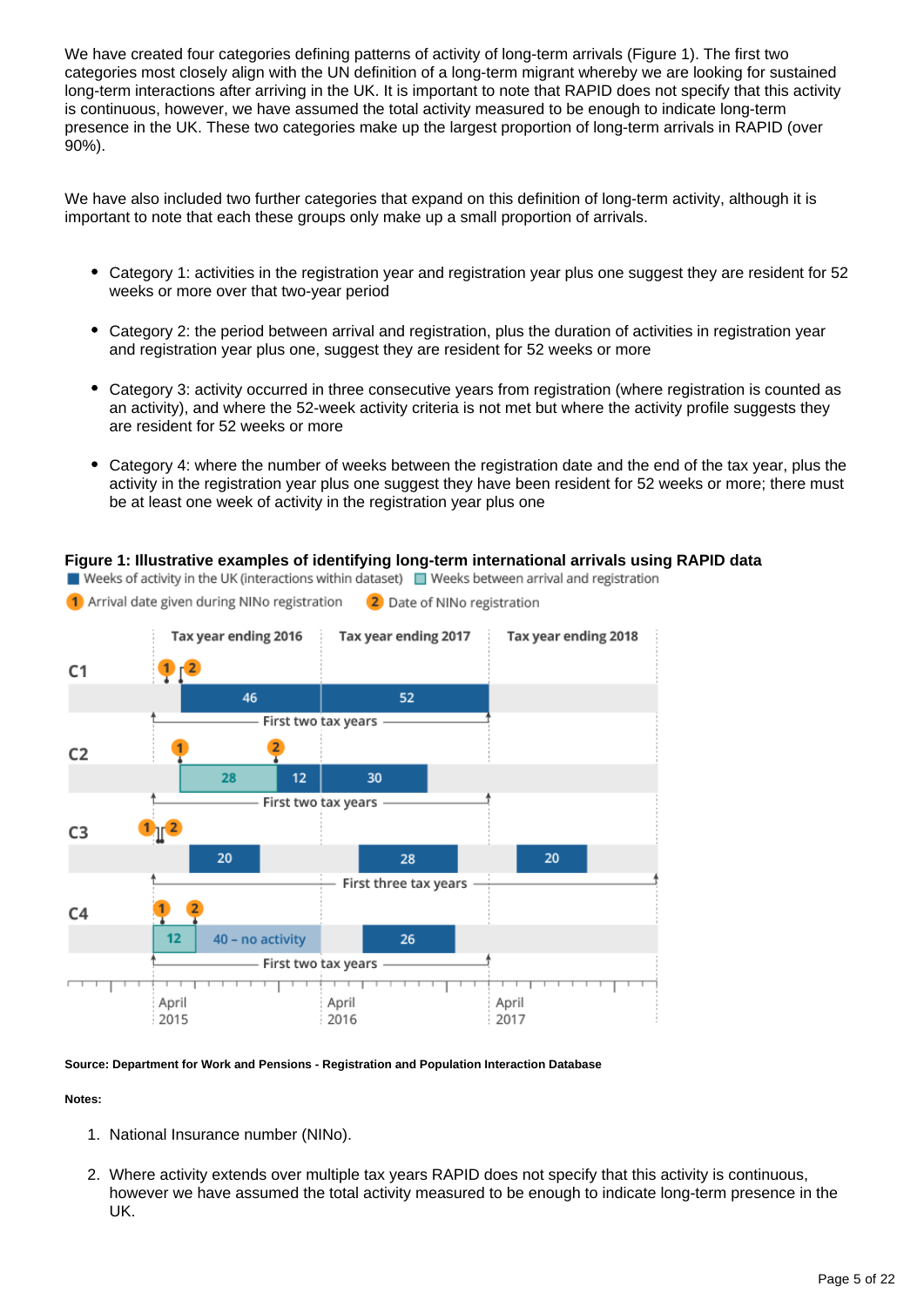It is assumed that to continue to be resident in the UK someone would be present in at least one of the source systems that feed into RAPID and therefore have activity in the RAPID dataset, either through claiming benefits, or through their earnings or pension². Therefore, to measure long-term emigration we need to determine individuals who no longer have any "activity" in the RAPID dataset and are therefore no longer resident in the UK. Anyone who has a whole tax year of inactivity against all source systems that feed into RAPID are counted as a long-term emigrant.

Re-arrivals are defined as anyone who has had a period of inactivity (therefore is a long-term emigrant) and subsequently has a period of activity again, even after many years. RAPID measures re-arrivals using the same methodology as first time arrivals although only Category 1 and Category 3 rules apply.

For further details of the rules used to define arrivals, departures and re-arrivals see the [accompanying](https://www.ons.gov.uk/peoplepopulationandcommunity/populationandmigration/internationalmigration/methodologies/methodsformeasuringinternationalmigrationusingrapidadministrativedata)  [methodological note](https://www.ons.gov.uk/peoplepopulationandcommunity/populationandmigration/internationalmigration/methodologies/methodsformeasuringinternationalmigrationusingrapidadministrativedata).

# **The challenges and limitations of using RAPID to measure migration**

As RAPID covers everyone with a National Insurance number (NINo), it includes migrants from EU and non-EU countries as well as UK nationals. The methodology for estimating migration currently removes UK nationals, understanding the migration patterns of this group makes up an important part of our future development. Any non-UK nationals arriving in the UK will need to apply for a NINo in order to work, claim benefits or apply for a student loan. The coverage is extensive for most migrants because of the wide range of data sources included, however, there are some populations less well covered in the data (for example, students). In addition, there are populations with differences in how groups are measured (in particular, those migrants who have taken on UK nationality since arriving in the UK). There are further differences in the coverage of RAPID compared with the coverage of the IPS, including for migrants who are accompanying friends or family and migrants of pensions age. For further information see the [accompanying methodological note.](https://www.ons.gov.uk/peoplepopulationandcommunity/populationandmigration/internationalmigration/methodologies/methodsformeasuringinternationalmigrationusingrapidadministrativedata)

Migrant children aged under 16 years are not covered in RAPID. Children who arrive into the UK do not need to register for a NINo in the same way as adults. As such, they are not recorded or captured by the MWS. While Child Benefit data are contained within RAPID, they do not provide any evidence of the nationality of the child and are not suitable for the analysis of migration into or out of the UK. Therefore, those under the age of 16 years have been removed from the dataset and the estimates from RAPID presented in this report concentrate on those aged 16 years and over. See [Section 9: Future developments](https://www.ons.gov.uk/peoplepopulationandcommunity/populationandmigration/internationalmigration/articles/internationalmigrationdevelopingourapproachforproducingadminbasedmigrationestimates/2021-04-16#future-developments) for more information on our future work plans to measure the migration patterns of those under the age of 16 years.

Visiting students who do not hold a NINo will not be included in RAPID. Any students who do hold a NINo will be included in RAPID, however, they may not be identified as a long-term migrant if they do not undertake any activity that verifies their long-term presence in the UK, for example, some form of work alongside their studies.

In addition, there are also some differences in how RAPID records migrants compared with other data sources such as the IPS and Home Office border data. RAPID identifies migrants using the MWS and captures their nationality at the point of registration. This means that anyone who has moved to the UK and applied for a NINo since 1975 will be recorded in RAPID as a non-UK national. This is because RAPID does not currently include any data on applications for UK citizenship or indefinite leave to remain and therefore does not update the nationality for these people. Consequently, these people would be counted as outflow of a non-UK national even though they have subsequently gained UK citizenship.

In addition to the population coverage challenges, there is also the time gap caused by the time required to assess whether activity is long-term. Where administrative data are based on patterns of activity with the underlying datasets, it takes at least 12 months of activity to take place before a measure of long-term duration can be calculated. In most cases more than 12 months of data are needed to determine long-term residency.

To address the coverage gaps identified and account for the time needed to assess whether records in RAPID are long-term migrants, we have applied a series of adjustments to estimates from RAPID using other available administrative data.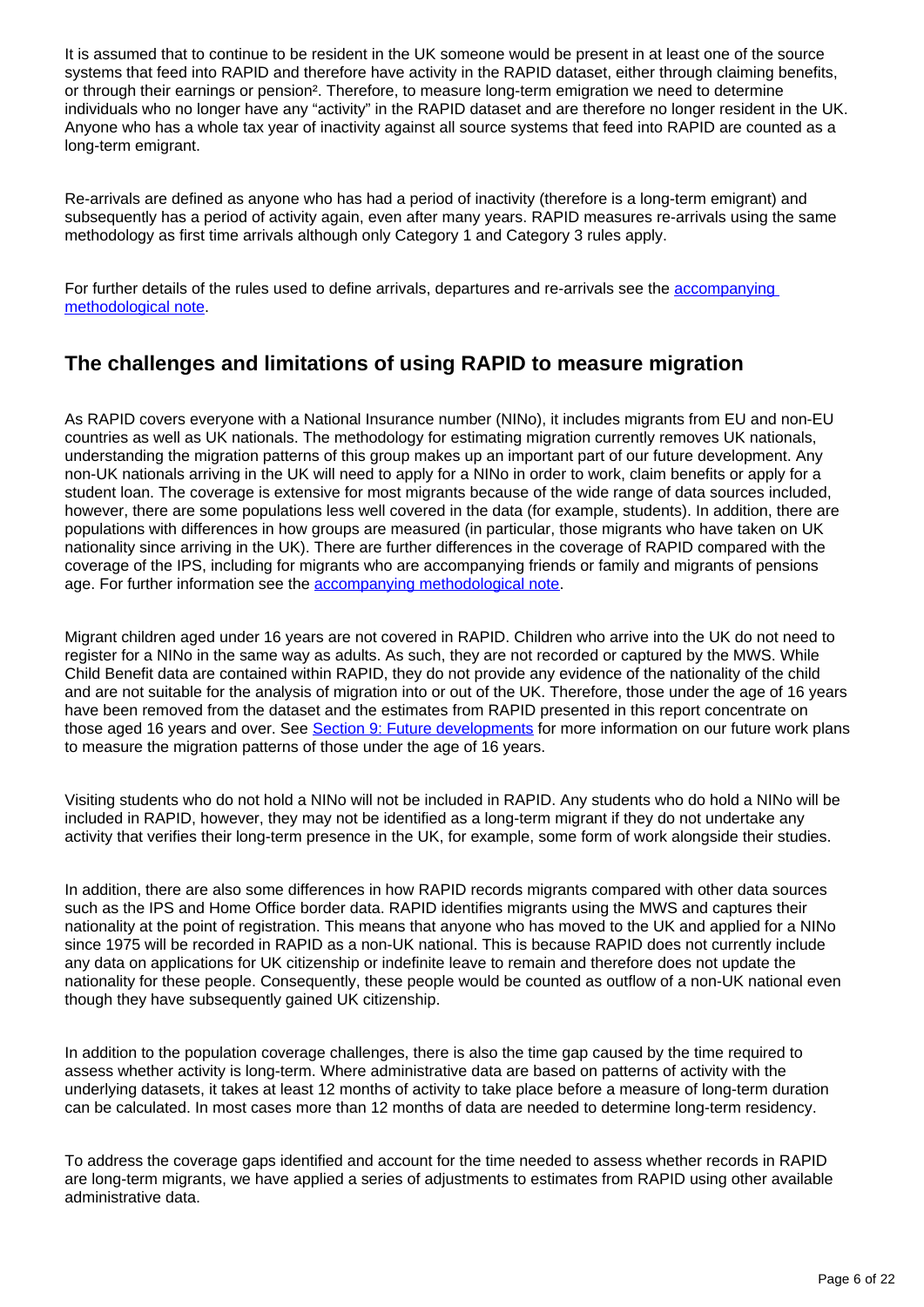Adjustments currently applied to the estimates from RAPID use existing administrative data and research to demonstrate how alternative data can be used to fill the gaps in RAPID. There will be a level of uncertainty around these estimates and as other new data sources become available, we will continue to refine these adjustments and will reflect these in future research outputs. For a detailed explanation see the accompanying [methodological report.](https://www.ons.gov.uk/peoplepopulationandcommunity/populationandmigration/internationalmigration/methodologies/methodsformeasuringinternationalmigrationusingrapidadministrativedata)

# **Student inflow adjustment**

RAPID is reliant on migrants interacting with the employment and benefits systems to capture their presence in the UK. Our previous analysis has shown that [not all students work alongside their studies](https://www.slideshare.net/statisticsONS/transforming-population-and-migration-statistics-international-student-employment-activity-129833971?qid=40283269-950c-46d6-93ae-71d52c8f02f5&v=&b=&from_search=3) and that the proportion that do work varies by nationality group. Using this previous analysis, alongside data from the Higher Education Statistics Agency (HESA) showing the number of students enrolling in first year courses, we can estimate a number of students arriving in the UK to study who are unlikely to already be captured on RAPID. This adjustment is then added onto the RAPID estimates to account for these arrivals.

# **Student outflow adjustment**

As we have applied a student inflow adjustment, it is important for net migration that an outflow adjustment is also made. The student outflow adjustment is based on the method used as part of the IPS adjustment introduced in [August 2019](https://www.ons.gov.uk/peoplepopulationandcommunity/populationandmigration/internationalmigration/methodologies/longterminternationalmigrationestimatesmethodology#preliminary-adjustments-to-ltim). For non-EU students we have adjusted the method to take into account the proportion of students working alongside their studies. The adjustment for non-EU students uses travel data collected at the UK border (Home Office exit checks) to identify the proportion of students leaving at the end of their studies. As Home Office exit checks only cover non-EEA migrants, the EU student adjustment adopts a similar approach utilising analysis from the [Graduate Outcomes data published by the Department for Education.](https://www.gov.uk/government/statistics/graduate-outcomes-leo-2017-to-2018)

# **UK citizenship adjustment**

RAPID is currently unable to identify migrants who go on to become UK citizens, and continues to classify them as non-UK nationals. This means the estimates of non-UK outflow will include some people who have since become UK nationals. By using [Home Office Migrant Journey data](https://www.gov.uk/government/statistics/migrant-journey-2019-report) to look at non-EU migrants who were issued a visa by the Home Office, we can estimate the proportion who go on to gain UK citizenship within a set period of time (10 years). Using outflow estimates from RAPID of non-EU nationals who have lived in the UK for at least 10 years prior to outflow we can apply an adjustment to account for the fact that an estimated proportion of these will now have become UK citizens. Therefore the outflow of these UK citizens has been removed from the non-UK outflow total. As we develop our approach for estimating international migration of UK nationals, we will also include those removed from non-UK outflow through this adjustment.

# **Provisional inflow and outflow**

As administrative data are based on actual observed patterns of behaviour there will be time lags before we can use these sources to determine arrivals to the UK. We need at least 12 months of observed activity within the data to determine if a migrant is arriving or departing long-term and for some arrival categories we need up to three years of data to assess if that person is in the UK long-term (Figure 1). In order to produce more timely analysis, we have applied an adjustment to the latest two years of RAPID inflow and the final year of RAPID outflow to account for this. These adjustments estimate the proportion of recent arrivals who become long-term migrants based on previously seen patterns in the estimates from RAPID. The same methodology is used to estimate the number of long-term migrants who are expected to have left in the latest year.

## **Notes for Measuring international migration with administrative data**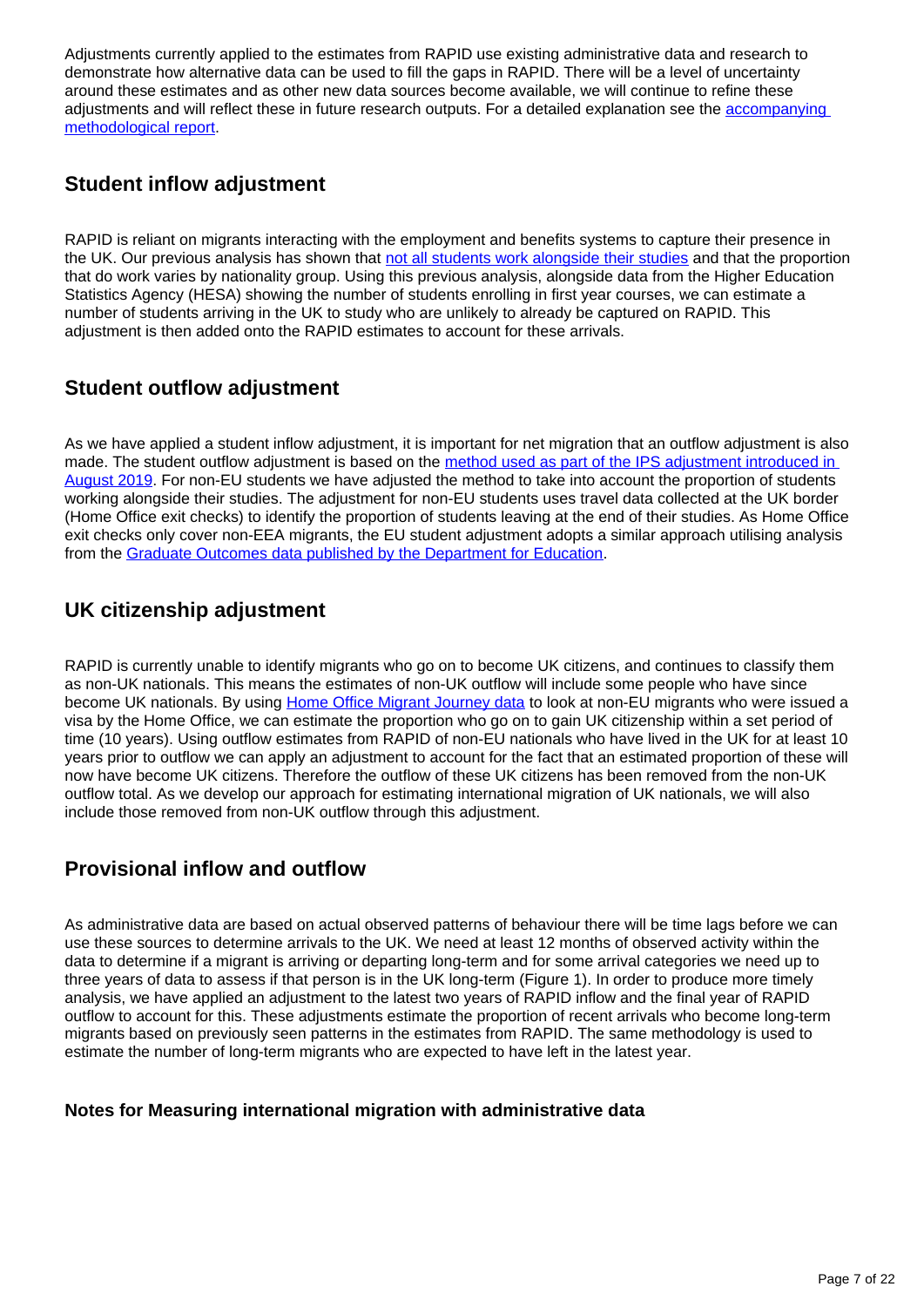- 1. These are applied in order, and once categorised, a person is not re-categorised. That is, if a person fulfils the criteria for Category 1 and Category 3, they remain classed as Category 1.
- 2. There are some instances where someone may be inactive in the datasets but still resident in the UK. For example, an adult in receipt of a Child Benefit claim which ends because of the child reaching the age where the benefit is no longer payable. In these instances RAPID applies rules to keep these people resident and they are not counted as emigrating, see the [accompanying methodological note](https://www.ons.gov.uk/peoplepopulationandcommunity/populationandmigration/internationalmigration/methodologies/methodsformeasuringinternationalmigrationusingrapidadministrativedata) for more information.

# <span id="page-7-0"></span>**4 . Results and analysis of RAPID data**

This section presents our first analysis of RAPID (Registration and Population Interaction Database) data to estimate international migration flows of non-UK nationals from the year ending March 2012 onwards<sup>1</sup>. It looks at trends over time and presents these alongside previous Long-Term International Migration (LTIM) estimates based on the International Passenger Survey (IPS). For further breakdowns by EU and non-EU country groups see the **accompanying datasets**.

Estimates of international migration using administrative data sources require a change in the methodology for estimating migration. Estimates from RAPID data are based on actual long-term patterns of behaviour of migrants after arriving in the UK whereas the IPS is based on migrants' intentions to stay in or out of the UK in the following 12 months. Be aware of the main data source and methodological differences when comparing estimates from the two sources.

Long-term international migration (LTIM) estimates presented here do not match those previously published in the [Migration Statistics Quarterly Report.](http://www.ons.gov.uk/peoplepopulationandcommunity/populationandmigration/internationalmigration/bulletins/migrationstatisticsquarterlyreport/august2020) Analysis presented in this report has removed those aged under 16 years of age from the IPS component of LTIM. We have also presented the IPS confidence intervals to illustrate the uncertainty in these estimates. It is important to note that because of the adjustments applied there will be a level of uncertainty around the estimates from RAPID. While it is not possible to measure this uncertainty at this time, as part of our ongoing development we will be exploring approaches to measuring uncertainty of adminbased migration estimates (ABMEs).

There are small differences between the annual time periods covered by each data source. Estimates from RAPID are tax years (ending 6 April) and LTIM estimates are year ending 31 March. Since these are broadly comparable time periods and for the purpose of clarity, for each data source we refer to a common annual period of "year ending March".

# **Understanding EU migration data in RAPID**

For EU nationals, both estimates from RAPID and LTIM data show a similar trend in the number of arrivals into the UK (Figure 2). However, for the year ending March 2012 onwards, estimates from RAPID show consistently higher numbers of long-term arrivals, with RAPID estimates being nearly double those from LTIM.

While the two sources are not directly comparable because of the methodological differences in measuring longterm migration, estimates from RAPID data suggest they are between 123,000 higher in the year ending March 2012 and 215,000 higher in year ending March 2016 than those estimated by LTIM data. The most likely driver for this difference is the uncertainty of these migrants in their intentions to move to the UK when responding to the IPS. This suggests that differences between IPS figures and RAPID may be related to RAPID being based on actual observed patterns of behaviour. For example, in the IPS where their intentions were to stay in the UK less than 12 months (and therefore would be recorded as a short-term migrant), they may have stayed longer than this and therefore could have been recorded as a long-term migrant. Where estimates from RAPID data are based on actual observed patterns of behaviour of non-UK nationals after arriving in the UK and therefore are not reliant on migrants knowing their intended length of stay.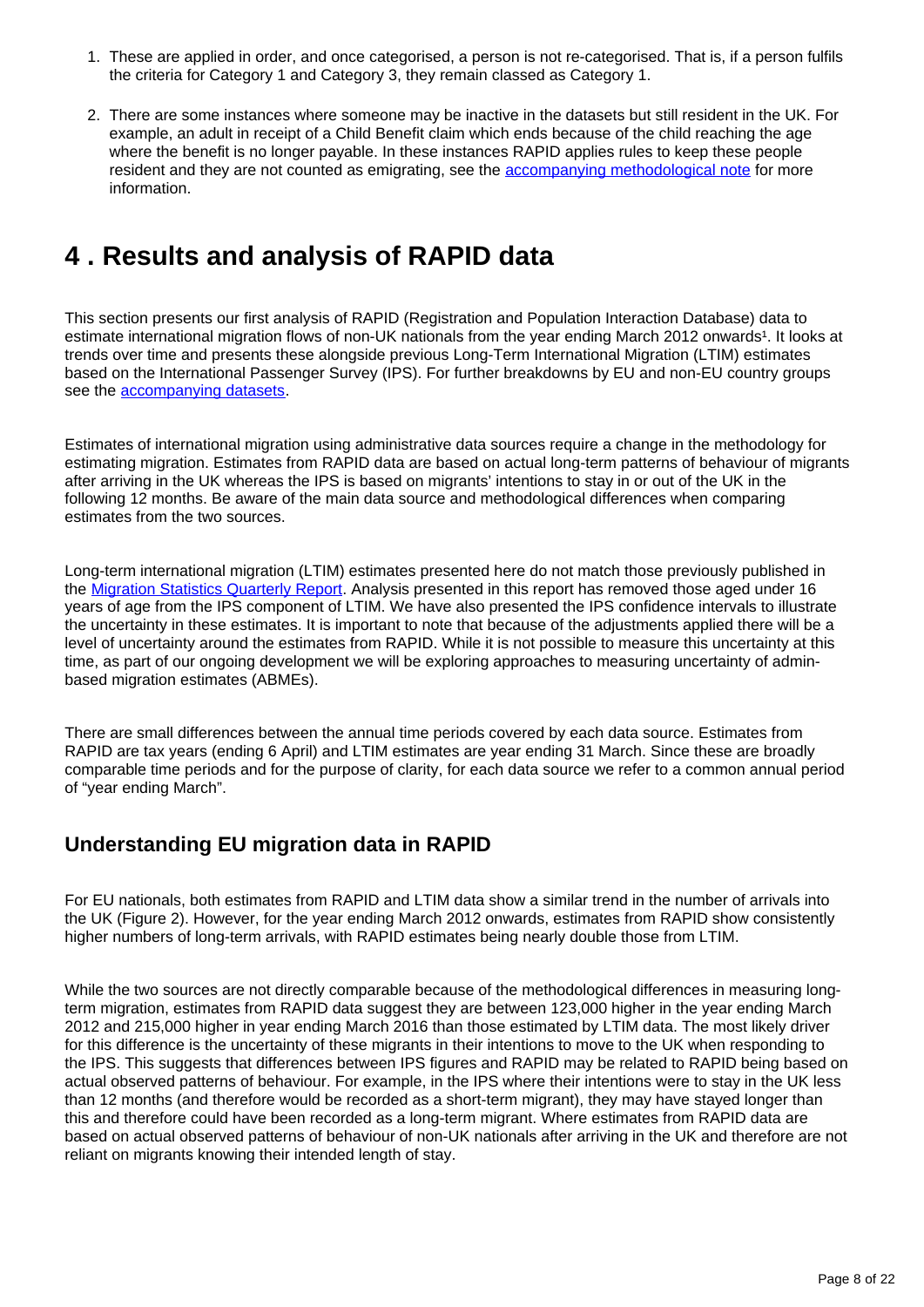The increase in the number of arrivals in the RAPID and LTIM data estimates between the year ending March 2013 and the year ending March 2016 are mainly driven by a higher number of EU14 and EU2 nationals arriving in the UK. For EU2 nationals, a large increase in the estimated number of arrivals from RAPID data can be seen after the lifting of transitional controls restricting their access to the UK labour market in January 2014. From the year ending March 2015, EU2 nationals make up around half of the total difference between the estimated number of long-term EU arrivals in RAPID and LTIM data. After the year ending March 2016, estimates from RAPID data show a decrease in EU arrivals, consistent with the LTIM trend.

Data by nationality group can be found in the [accompanying dataset.](https://www.ons.gov.uk/peoplepopulationandcommunity/populationandmigration/internationalmigration/datasets/estimatinglongterminternationalmigrationusingrapid)

## **Figure 2: RAPID data show consistently higher estimates of long-term EU arrivals compared with LTIM data**

EU long-term international immigration, UK, year ending March 2012 to year ending March 2020

### **Notes:**

- 1. RAPID data has been adjusted (see Section 3 for further detail on the adjustments).
- 2. The final two years of RAPID data represented by a dashed line are provisional (see Section 3 for further detail).
- 3. The LTIM data represent our current best estimates and preliminary adjustments have been made based on Department for Work and Pensions (DWP) and Home Office data. Different types of lines have been used to represent where adjustments have and have not been applied. For LTIM estimates solid lines indicate adjustments have been applied (see note 2). Dashed lines indicate no adjustment has been made yet because of data availability.
- 4. Preliminary adjusted immigration and net migration LTIM estimates for EU8 citizens have been produced for the year ending December 2009 to the year ending March 2016.
- 5. Those aged under 16 years have been removed from the IPS component of LTIM data to align with the population covered by estimates from RAPID.
- 6. Confidence intervals are based on IPS estimates.
- 7. There are small differences between the annual time periods covered by each data source. Estimates from RAPID are tax years (ending 6 April) and LTIM estimates are year ending 31 March. Since these are broadly comparable time periods and for the purpose of clarity, for each data source we refer to a common annual period of 'year ending March'.

## **Download the data**

#### [.xlsx](https://www.ons.gov.uk/visualisations/dvc1179/fig02/datadownload.xlsx)

When looking at estimates from RAPID data of long-term outflow alongside the LTIM estimates, both sources are showing similar trends in the departures of EU nationals. Between year ending March 2013 and year ending March 2020, both sources show an increase in the number of departures in this timeframe (Figure 3).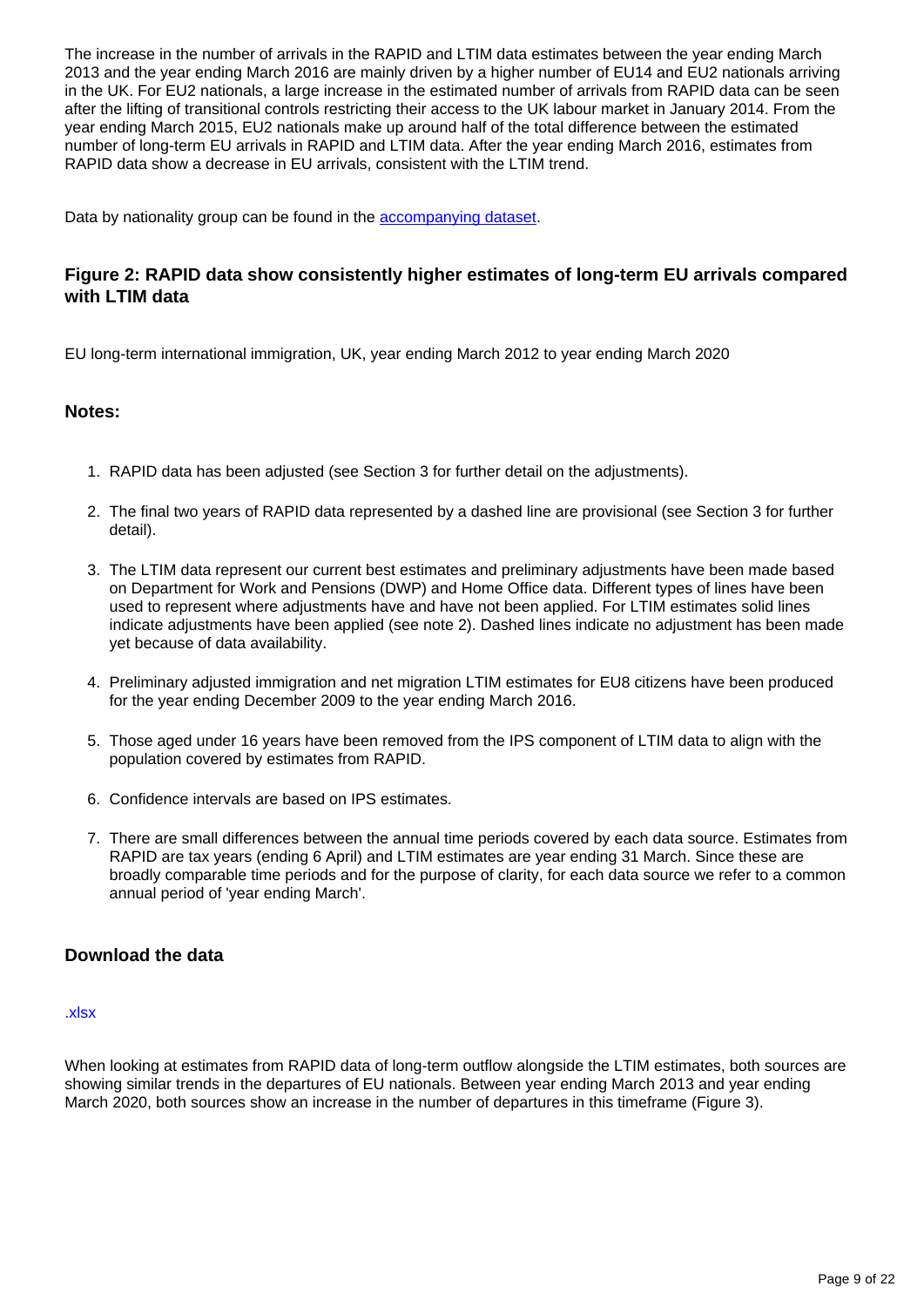While the two sources are not directly comparable because of the methodological differences in measuring longterm migration, estimates from RAPID data suggest they are between 36,000 higher in the year ending March 2012 and 132,000 higher in the year ending March 2016 than those previously estimated by LTIM data. Until the year ending March 2016, the difference between the RAPID and LITM data estimates is mainly driven by RAPID estimating higher outflow of EU8 nationals. From year ending March 2016, the difference between the RAPID and LTIM data estimates is driven by both EU8 and EU2 nationals.

Estimates from RAPID data show a higher number of long-term departures for EU nationals than LTIM, however, it is important to put this in the context of the number of arrivals estimated by each data source. Estimates from RAPID data show a higher level of inflow, therefore the resident EU migrant population who could outflow is higher. Another likely cause of the difference between these two sources is uncertainty of these migrants in their intentions to move from the UK, where RAPID data estimates are based on actual observed patterns of behaviour.

## **Figure 3: RAPID estimates a higher number of long-term departures for EU nationals than LTIM**

EU long-term international emigration, UK, year ending March 2012 to year ending March 2020

## **Notes:**

- 1. RAPID data has been adjusted (see Section 3 for further detail on the adjustments).
- 2. The final two years of RAPID data represented by a dashed line are provisional (see Section 3 for further detail).
- 3. The LTIM data represent our current best estimates and preliminary adjustments have been made based on Department for Work and Pensions (DWP) and Home Office data.
- 4. Those aged under 16 years have been removed from the IPS component of LTIM data to align with the population covered by estimates from RAPID.
- 5. Confidence intervals are based on IPS estimates.
- 6. There are small differences between the annual time periods covered by each data source. Estimates from RAPID are tax years (ending 6th April) and LTIM estimates are year ending 31 March. Since these are broadly comparable time periods and for the purpose of clarity, for each data source we refer to a common annual period of 'year ending March'.

## **Download the data**

#### [.xlsx](https://www.ons.gov.uk/visualisations/dvc1179/fig03/datadownload.xlsx)

When looking at estimates from RAPID data of long-term net migration alongside the LTIM estimates both sources are showing similar trends across the whole time series, where EU net migration has fallen since peak levels between the year ending March 2015 and the year ending March 2016 (Figure 4).

While the two sources are not directly comparable because of the methodological differences in measuring longterm migration, estimates from RAPID data suggest they are between 67,000 higher in the year ending March 2015 and 117,000 higher in the year ending March 2017 than those previously estimated by LTIM.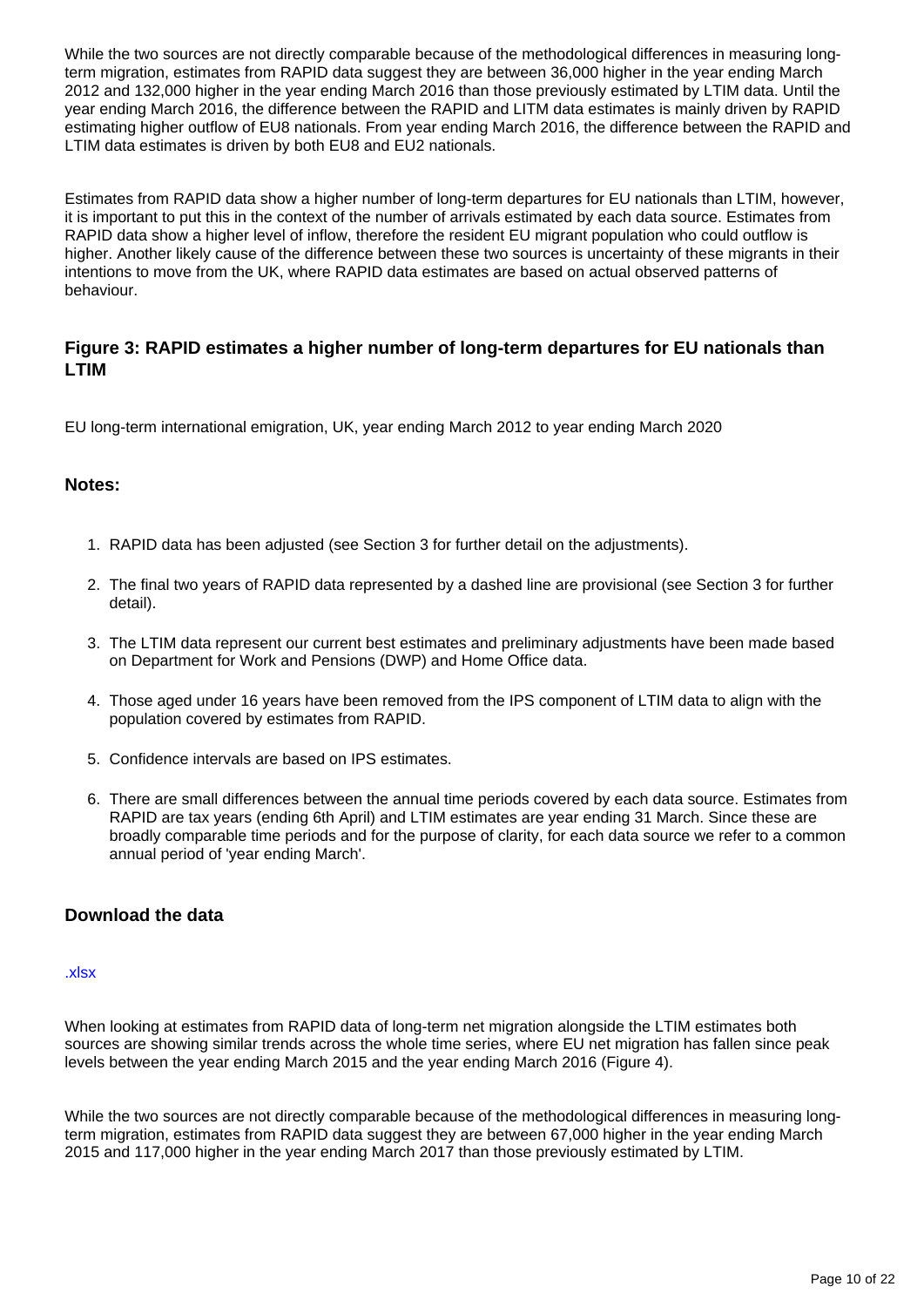Up to the year ending March 2014, EU net-migration estimates from RAPID data are driven by a higher number of arrivals of EU8 and EU14 nationals than is estimated by LTIM data. After the year ending March 2014, estimates from RAPID data of EU net migration are driven by a higher number of arrivals of EU2. This is because of the employment restrictions placed on EU2 nationals being lifted in January 2014. For the year ending March 2019, EU net migration estimates from RAPID data is higher than the surrounding years; this is driven by EU14 nationals where both inflow increases and outflow decreases for the first time since the year ending March 2012.

The most likely cause of the difference between the two sources is the impact of EU nationals having a high degree of uncertainty in their intentions to move to and from the UK. This makes it much more challenging to measure migration using methods such as the IPS data, where our estimates are dependent on the information people give us about for how long they intend to move to and from the UK. However, administrative data sources such as in RAPID can estimate the actual observed patterns of behaviour of these migrants after they arrive in the UK.

Our previous research highlighted [the uncertainty of EU8 nationals](https://www.ons.gov.uk/peoplepopulationandcommunity/populationandmigration/internationalmigration/articles/understandingdifferentmigrationdatasources/augustprogressreport) in their intentions to move to and from the UK and we therefore applied preliminary adjustments to the IPS estimates to address this. However, at that point there was not enough evidence around the migration patterns of EU14 or EU2 nationals to adjust these groups. Our research based on RAPID data suggests that the IPS data were not adequately capturing the migration patterns of these nationals.

## **Figure 4: RAPID estimates higher EU net migration figures than LTIM**

EU long-term international net migration, UK, year ending March 2012 to year ending March 2020

## **Notes:**

- 1. RAPID data has been adjusted (see Section 3 for further detail on the adjustments).
- 2. The final two years of RAPID data represented by a dashed line are provisional (see Section 3 for further detail).
- 3. The LTIM data represent our current best estimates and preliminary adjustments have been made based on Department for Work and Pensions (DWP) and Home Office data. Different types of lines have been used to represent where adjustments have and have not been applied. For LTIM estimates solid lines indicate adjustments have been applied (see note 2). Dashed lines indicate no adjustment has been made yet because of data availability.
- 4. Preliminary adjusted immigration and net migration LTIM estimates for EU8 citizens have been produced for the year ending December 2009 to the year ending March 2016.
- 5. Those aged under 16 years have been removed from the IPS component of LTIM data to align with the population covered by estimates from RAPID.
- 6. Confidence intervals are based on IPS estimates.
- 7. There are small differences between the annual time periods covered by each data source. Estimates from RAPID are tax years (ending 6 April) and LTIM estimates are year ending 31 March. Since these are broadly comparable time periods and for the purpose of clarity, for each data source we refer to a common annual period of 'year ending March'.

## **Download the data**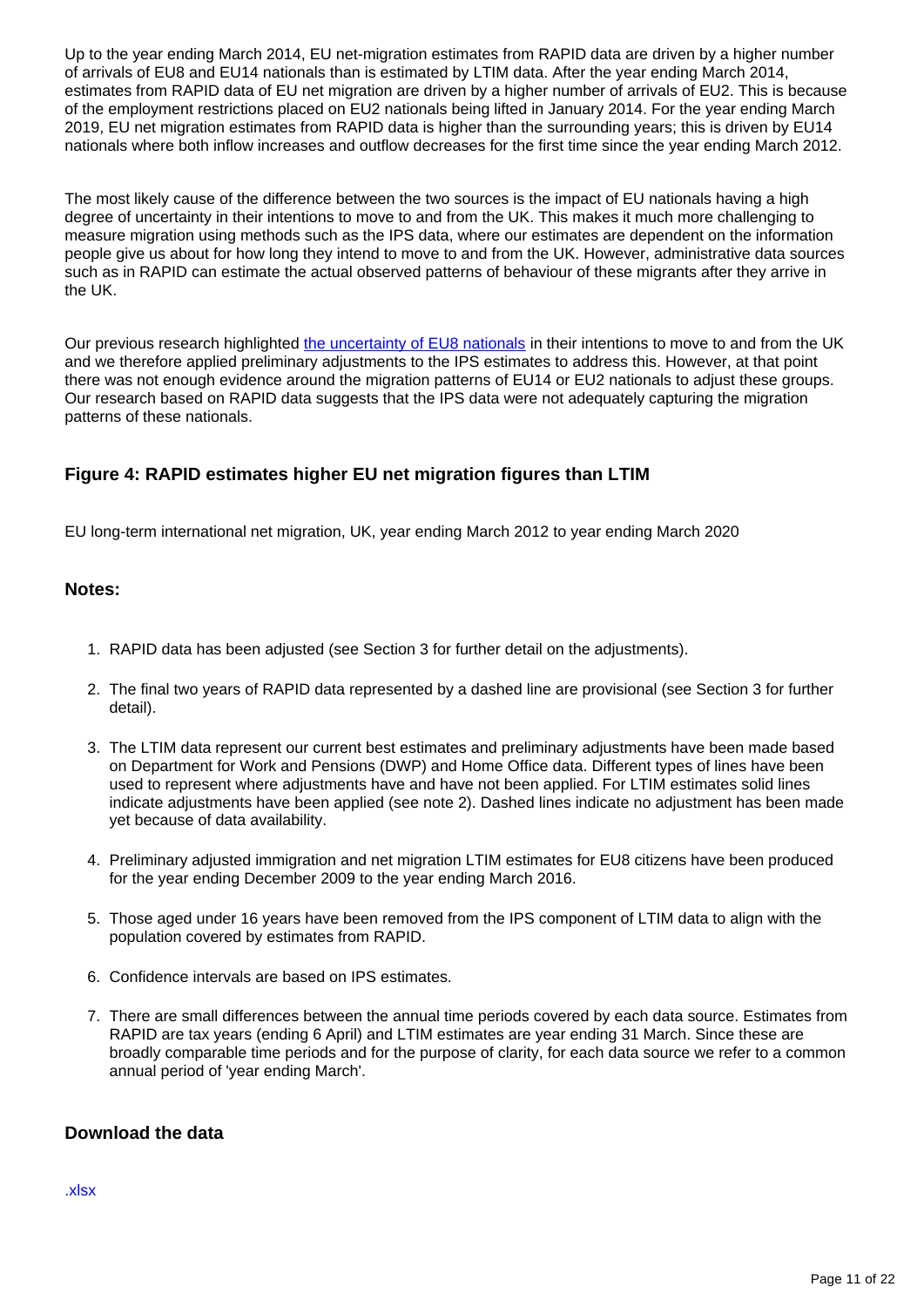# **Understanding non-EU migration data in RAPID**

For non-EU nationals, both RAPID and LTIM data show a similar trend in the number of arrivals into the UK (Figure 5). While the two sources are not directly comparable because of the methodological differences in measuring long-term migration, estimates from RAPID data suggest they are between 4,000 lower in the year ending March 2014 and 52,000 lower in the year ending March 2018 than those previously estimated by LTIM data.

This is mainly driven by estimates from RAPID data showing a lower number of arrivals of Asian nationals than LTIM data, whereas the two sources show a very similar number of arrivals of migrants from the rest of the world. Data by nationality group can be found in the **accompanying dataset**.

Previous analysis of IPS data shows us that over half of arrivals of Asian nationals are arriving for formal study. Therefore, it is likely that the difference between these two sources is explained by the measurement of students where RAPID data do not adequately capture the volume of students arriving in the UK long term.

## **Figure 5: RAPID estimates a lower number of non-EU arrivals than LTIM**

Non-EU long-term international immigration, UK, year ending March 2012 to year ending March 2020

### **Notes:**

- 1. RAPID data has been adjusted (see Section 3 for further detail on the adjustments).
- 2. The final two years of RAPID data represented by a dashed line are provisional (see Section 3 for further detail).
- 3. The LTIM data represent our current best estimates and preliminary adjustments have been made based on Department for Work and Pensions (DWP) and Home Office data.
- 4. Those aged under 16 years have been removed from the IPS component of LTIM data to align with the population covered by estimates from RAPID.
- 5. Confidence intervals are based on the IPS data.
- 6. The IPS data component of LTIM data in year ending March 2017 and the year ending March 2020 saw changes in the number of non-EU citizens arriving to study which were not reflected in the most comparable Home Office student visa data. Therefore, the datapoints were revised to allow users to make more meaningful comparisons. It was not possible however to calculate confidence intervals for the revised estimates.
- 7. There are small differences between the annual time periods covered by each data source. Estimates from RAPID are tax years (ending 6 April) and LTIM estimates are year ending 31 March. Since these are broadly comparable time periods and for the purpose of clarity, for each data source we refer to a common annual period of 'year ending March'.

## **Download the data**

[.xlsx](https://www.ons.gov.uk/visualisations/dvc1179/fig05/datadownload.xlsx)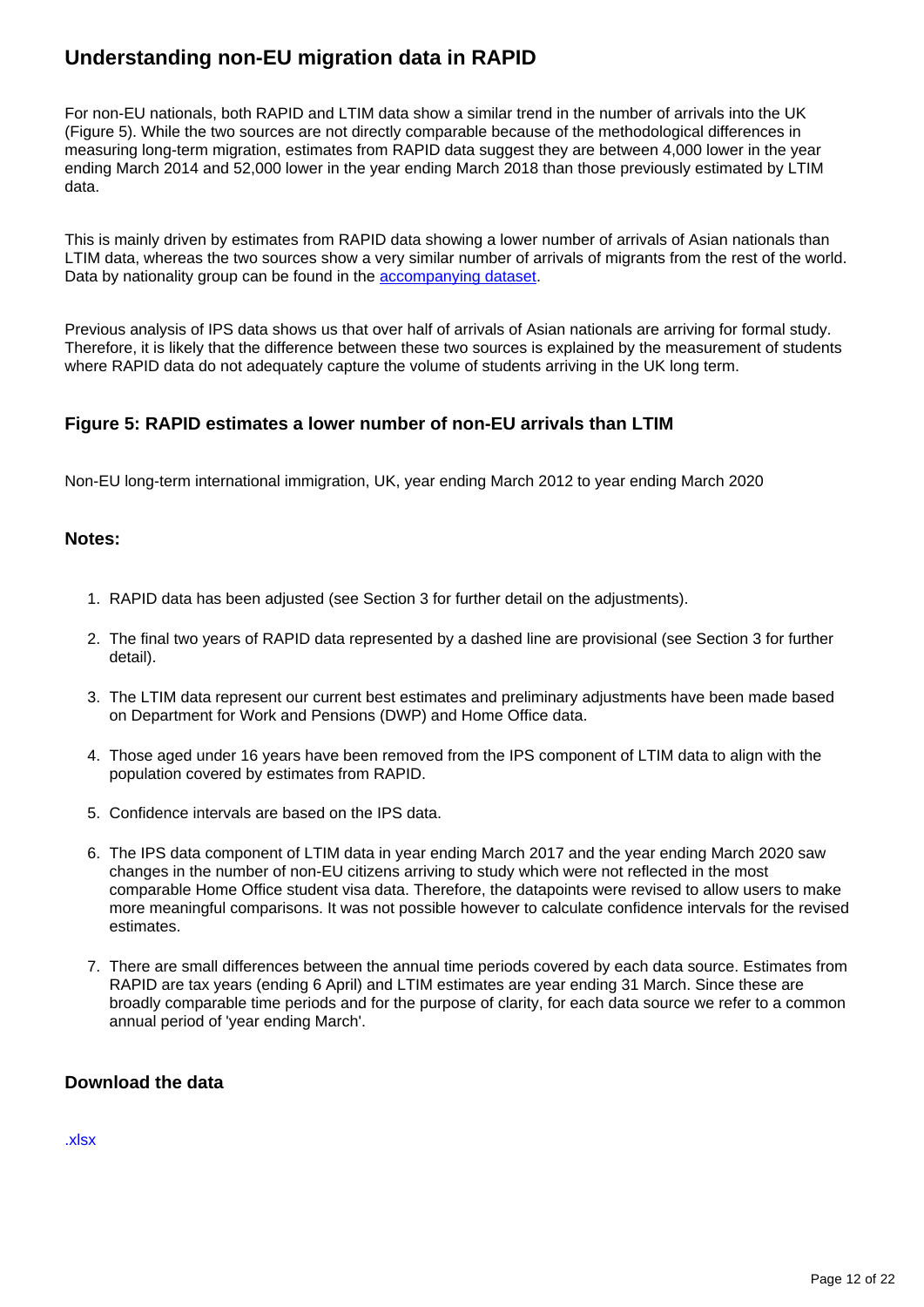When looking at estimates from RAPID of long-term outflow alongside the LTIM estimates, both sources are showing similar trends in the departures of non-EU nationals. Between the year ending March 2013 and the year ending March 2020, both sources show a decrease in the number of departures. From the year ending March 2017, the IPS trend is broadly stable where estimates from RAPID show a continued decrease. However, it is important to note that over this same time period the RAPID trend falls within the confidence intervals of the LTIM estimates (Figure 6).

## **Figure 6: RAPID estimates a higher number of non-EU long-term departures than LTIM**

Non-EU long-term international emigration, UK, year ending March 2012 to year ending March 2020

### **Notes:**

- 1. RAPID data has been adjusted (see Section 3 for further detail on the adjustments).
- 2. The final two years of RAPID data represented by a dashed line are provisional (see Section 3 for further detail).
- 3. The LTIM data represent our current best estimates and preliminary adjustments have been made based on Department for Work and Pensions (DWP) and Home Office data. Different types of lines have been used to represent where adjustments have and have not been applied. For LTIM estimates solid lines indicate adjustments have been applied (see note 2). Dashed lines indicate no adjustment has been made yet because of data availability.
- 4. The preliminary student adjustment to non-EU emigration and net migration LTIM data was applied from 2012/13 onwards.
- 5. Those aged under 16 years have been removed from the IPS component of LTIM data to align with the population covered by estimates from RAPID.
- 6. Confidence intervals are based on IPS estimates.
- 7. There are small differences between the annual time periods covered by each data source. Estimates from RAPID are tax years (ending 6 April) and LTIM estimates are year ending 31 March. Since these are broadly comparable time periods and for the purpose of clarity, for each data source we refer to a common annual period of 'year ending March'.

## **Download the data**

#### [.xlsx](https://www.ons.gov.uk/visualisations/dvc1179/fig06/datadownload.xlsx)

When looking at estimates from RAPID of long-term net migration alongside the LTIM estimates, both sources are showing similar trends across the whole time series, where non-EU net migration has increased since the year ending March 2013 (Figure 7).

While the two sources are not directly comparable because of the methodological differences in measuring longterm migration, estimates of non-EU net migration from RAPID data suggest they are between 20,000 lower in the year March ending 2014, and 60,000 lower in the year ending March 2018 than those previously estimated by LTIM. This is mainly driven by the lower inflow estimates from RAPID data across the time series.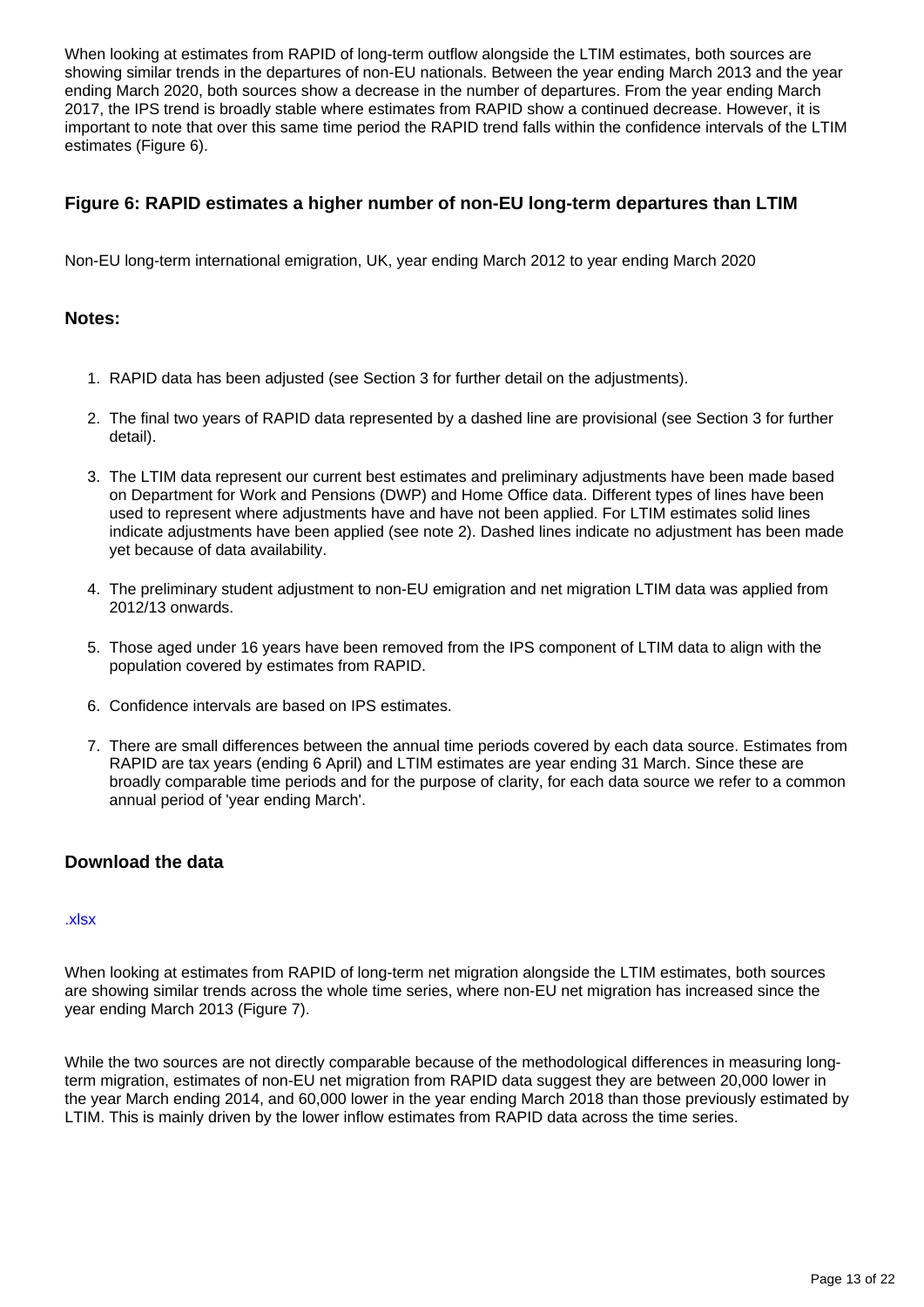Our research has shown that one of the main drivers for the lower estimates of non-EU arrivals from RAPID data is the measurement of students migrating to and from the UK. This is because students who do not hold a NINo and students who do hold a NINo but do not work long term alongside their studies will not be included in RAPID data as a long-term migrant.

While we have adjusted estimates from RAPID using further administrative data to better capture the volume of student migration to and from the UK, we have taken a cautious approach to the adjustment at this stage. It is therefore likely that the adjustment does not fully address this coverage gap and that some student migrants are still missing from the estimates. Further understanding the migration patterns of students will form an important part of our future research to improve our admin-based migration estimates (See [Section 9: Future developments](https://www.ons.gov.uk/peoplepopulationandcommunity/populationandmigration/internationalmigration/articles/internationalmigrationdevelopingourapproachforproducingadminbasedmigrationestimates/2021-04-16#future-developments) for more detail).

## **Figure 7: RAPID estimates lower net migration than LTIM**

Non-EU long-term international net migration, UK, year ending March 2012 to year ending March 2020

## **Notes:**

- 1. RAPID data has been adjusted (see Section 3 for further detail on the adjustments).
- 2. The final two years of RAPID data represented by a dashed line are provisional (see Section 3 for further detail).
- 3. The LTIM data represent our current best estimates and preliminary adjustments have been made based on Department for Work and Pensions (DWP) and Home Office data. Different types of lines have been used to represent where adjustments have and have not been applied. For LTIM estimates solid lines indicate adjustments have been applied (see note 2). Dashed lines indicate no adjustment has been made yet because of data availability.
- 4. The preliminary student adjustment to non-EU emigration and net migration LTIM data was applied from 2012/13 onwards.
- 5. Those aged under 16 years have been removed from the IPS component of LTIM data to align with the population covered by estimates from RAPID.
- 6. Confidence intervals are based on IPS estimates.
- 7. The IPS data component of LTIM data in year ending March 2017 and the year ending March 2020 saw changes in the number of non-EU citizens arriving to study which were not reflected in the most comparable Home Office student visa data. Therefore, the datapoints were revised to allow users to make more meaningful comparisons. It was not possible however to calculate confidence intervals for the revised estimates.
- 8. There are small differences between the annual time periods covered by each data source. Estimates from RAPID are tax years (ending 6 April) and LTIM estimates are year ending 31 March. Since these are broadly comparable time periods and for the purpose of clarity, for each data source we refer to a common annual period of 'year ending March'.

## **Download the data**

[.xlsx](https://www.ons.gov.uk/visualisations/dvc1179/fig07/datadownload.xlsx)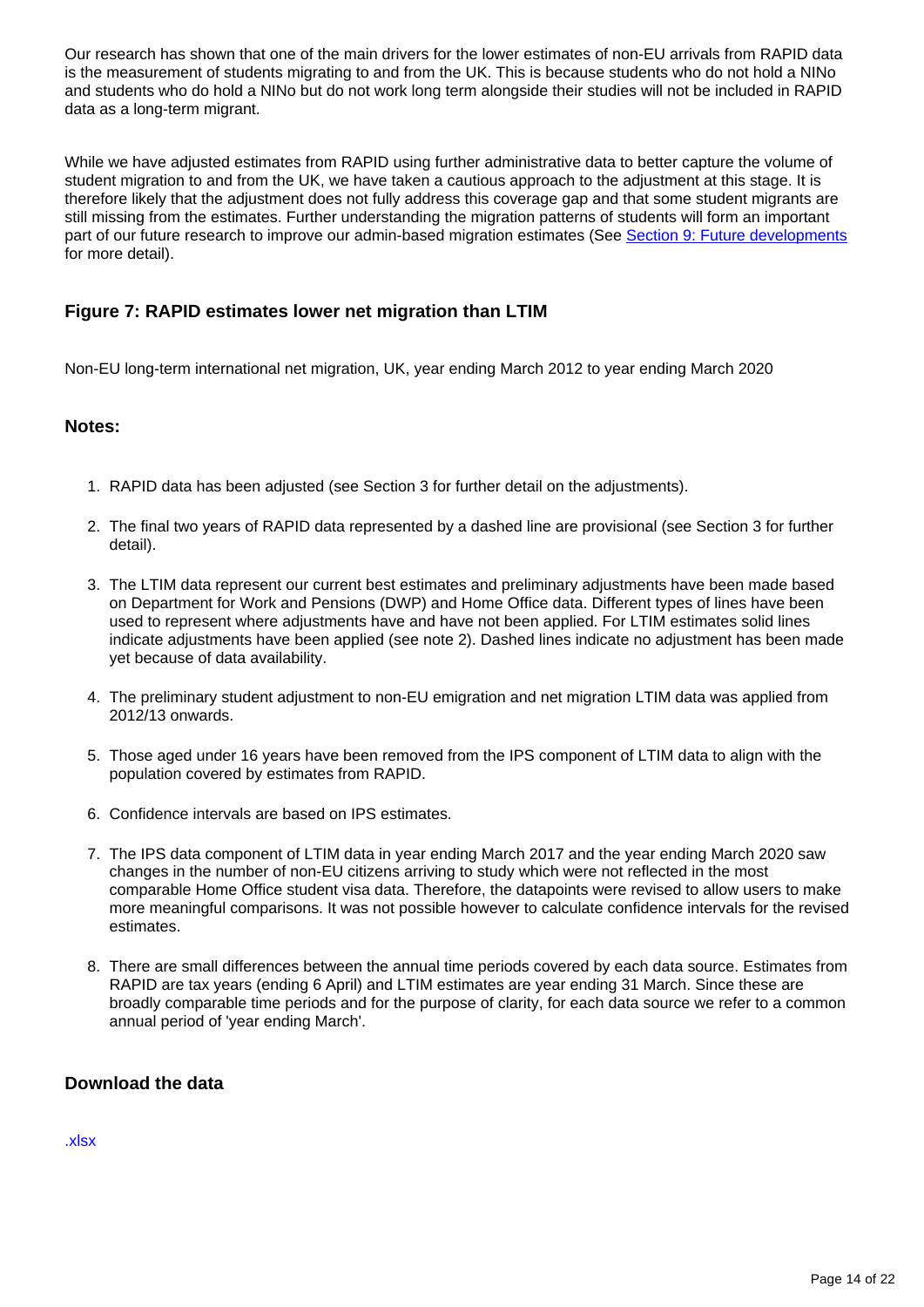# **Understanding non-UK migration data in RAPID**

Our work so far has focused on separately understanding what is driving the trends in the administrative data for EU and non-EU nationals. It is important that we further our understanding of the coverage of RAPID and develop our adjustments in each group before making a final assessment of the migration patterns of non-UK nationals as a whole.

Looking at EU and non-EU nationals combined (that is, all non-UK nationals) the levels and trends of net migration are similar when comparing estimates from RAPID data alongside LTIM estimates (Figure 8). This is because of the differences we see between RAPID and LTIM data for EU and non-EU nationals offsetting each other. The estimate from RAPID data for EU net migration is higher than the LTIM data estimate, while the estimate from RAPID data for non-EU net migration is lower than the LTIM estimate.

## **Figure 8: For the non-UK population, RAPID estimates and LTIM estimates show similar levels of net migration**

Non-UK long-term international net migration, UK, year ending March 2012 to year ending March 2020

# **Notes:**

- 1. RAPID data has been adjusted (see Section 3 for further detail on the adjustments).
- 2. The final two years of RAPID data represented by a dashed line are provisional (see Section 3 for further detail).
- 3. The LTIM data represent our current best estimates and preliminary adjustments have been made based on Department for Work and Pensions (DWP) and Home Office data. Different types of lines have been used to represent where adjustments have and have not been applied. For LTIM estimates solid lines indicate adjustments have been applied (see note 2). Dashed lines indicate no adjustment has been made yet because of data availability.
- 4. Preliminary adjusted immigration and net migration LTIM estimates for EU8 citizens have been produced for the year ending December 2009 to the year ending March 2016.
- 5. The preliminary student adjustment to non-EU emigration and net migration LTIM data was applied from 2012/13 onwards.
- 6. Those aged under 16 years have been removed from the IPS component of LTIM data to align with the population covered by estimates from RAPID.
- 7. Confidence intervals are based on IPS estimates.
- 8. The IPS data component of LTIM data in year ending March 2017 and the year ending March 2020 saw changes in the number of non-EU citizens arriving to study which were not reflected in the most comparable Home Office student visa data. Therefore, the datapoints were revised to allow users to make more meaningful comparisons. It was not possible however to calculate confidence intervals for the revised estimates.
- 9. There are small differences between the annual time periods covered by each data source. Estimates from RAPID are tax years (ending 6 April) and LTIM estimates are year ending 31 March. Since these are broadly comparable time periods and for the purpose of clarity, for each data source we refer to a common annual period of 'year ending March'.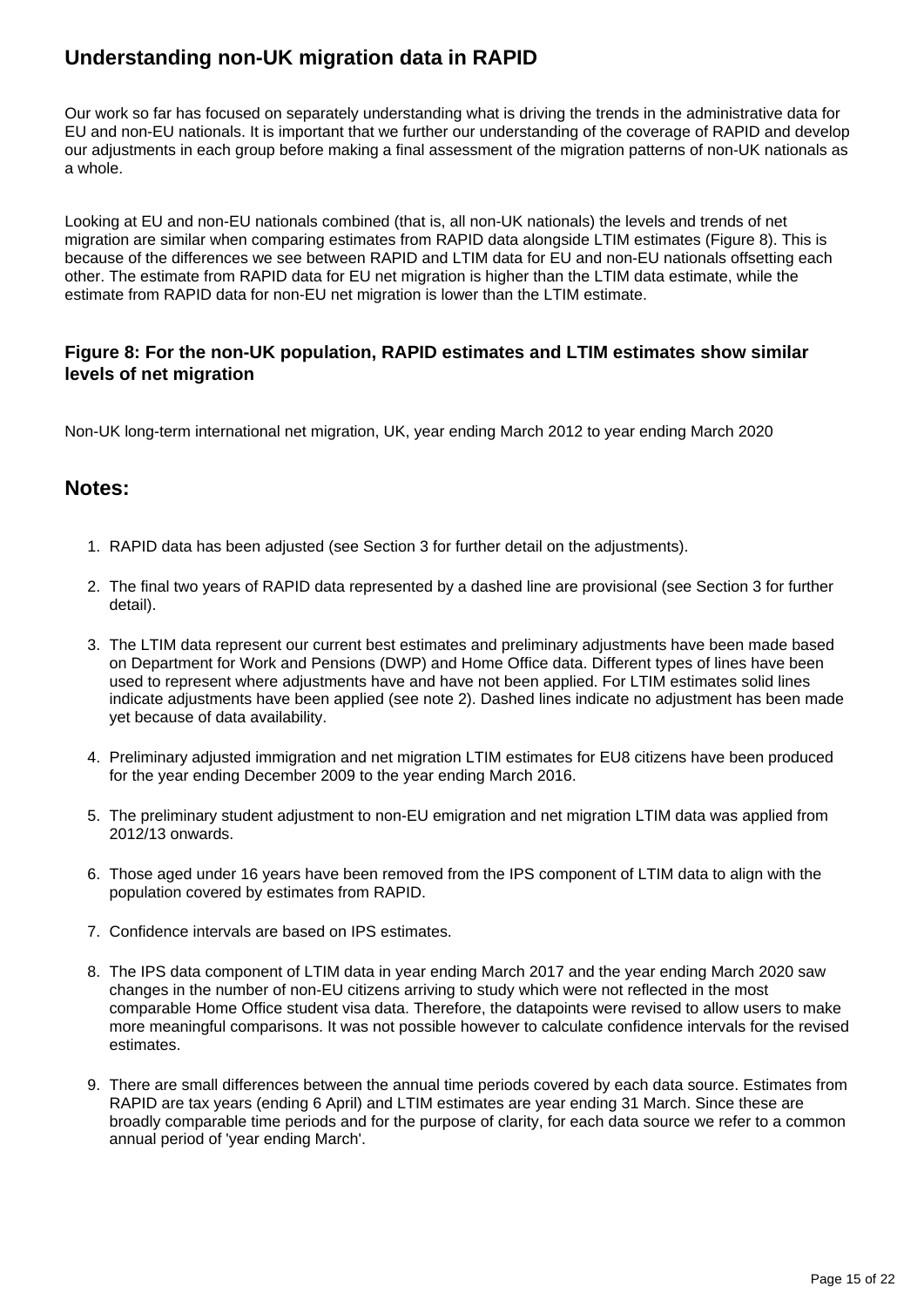### **Download the data**

#### [.xlsx](https://www.ons.gov.uk/visualisations/dvc1179/fig08/datadownload.xlsx)

### **Notes for Results and analysis of RAPID data**

1. While RAPID contains data for the tax year ending 2011, because of the methodology for calculating arrivals and re-arrivals, estimates of long-term migration can only be produced from the tax year ending 2012 onwards.

# <span id="page-15-0"></span>**5 . Home Office border data and international migration**

Data collected at the UK border by the Home Office have the potential to provide a direct measure of the movement of people in and out of the UK. Elements of these border data form part of a Home Office administrative dataset (also known as "[exit checks"](https://www.gov.uk/government/publications/home-office-statistics-on-exit-checks-user-guide/home-office-statistics-on-exit-checks-user-guide)), which has been provided to the Office for National Statistics (ONS) for research purposes. Previous reports (from [August 2017](https://www.ons.gov.uk/peoplepopulationandcommunity/populationandmigration/internationalmigration/articles/internationalstudentmigrationresearchupdate/august2017), [July 2018](https://www.ons.gov.uk/peoplepopulationandcommunity/populationandmigration/internationalmigration/articles/reportonthecomplexityandqualityofinternationalmigrationstatistics/july2018) and [January 2019\)](https://www.ons.gov.uk/peoplepopulationandcommunity/populationandmigration/internationalmigration/articles/updateonourpopulationandmigrationstatisticstransformationjourneyaresearchengagementreport/2019-01-30) set out our journey to understanding these data more fully, including the caveats associated with using this complex dataset. Since 2016, the Home Office has also published an [annual report](https://www.gov.uk/government/statistics/fifth-report-on-statistics-relating-to-exit-checks) on exit checks data.

Home Office border data currently only include nationals of non-European Economic Area (EEA) countries, and have only been collected from April 2015, allowing for migration estimates from the year ending 7 April 2017 onwards. Additionally, the data may not provide a complete account of border crossings as some people will enter or leave the UK via Ireland (Common Travel Area) and this is not captured in the border data.

In our previous research report, Exploring international migration concepts and definitions with Home Office [administrative data](https://www.ons.gov.uk/peoplepopulationandcommunity/populationandmigration/internationalmigration/articles/exploringinternationalmigrationconceptsanddefinitionswithhomeofficeadministrativedata/2020-02-14) published in February 2020, we proposed a method for how border data can be used to produce estimates of international immigration consistent with the UN long-term definition. As part of the development of admin-based migration estimates (ABMEs) we have built on this work to improve this method, apply it to a longer time series of data and assess how it could be developed further to provide measures of emigration and net migration in future.

# **Using border data to measure international immigration**

The method looks at first arrival and last departure within a visa period as an approximation for length of stay in the UK. Visa periods are constructed by linking together any consecutive or concurrent visas held. If there is a gap between visas, then a new visa period is started. Visits from non-visa nationals and those on long term visit visas are excluded.

The [previous iteration](https://www.ons.gov.uk/peoplepopulationandcommunity/populationandmigration/internationalmigration/articles/exploringinternationalmigrationconceptsanddefinitionswithhomeofficeadministrativedata/2020-02-14#applying-un-long-term-international-migration-definition-to-home-office-exit-checks-data) of this method excluded records with an incomplete travel history other than first arrival or last departure. This was updated to include these records and focus on the first arrival and last departure travel events only.

The process of estimating long-term international immigration for any given 12-month reference period is illustrated in Figure 9, and uses a three-step process. The first step is identifying those people who have a visa period with a first arrival date within the reference period.

The second step is to use the time between the first arrival and last departure within a visa period to identify whether they have been resident in the country for 12 months or more (that is, whether they meet the usual residence threshold applied in the UN definition). This method means that short trips abroad over the course of an extended period of residence are excluded. If either the first arrival or last departure information is missing, then visa start or end dates are used as a proxy.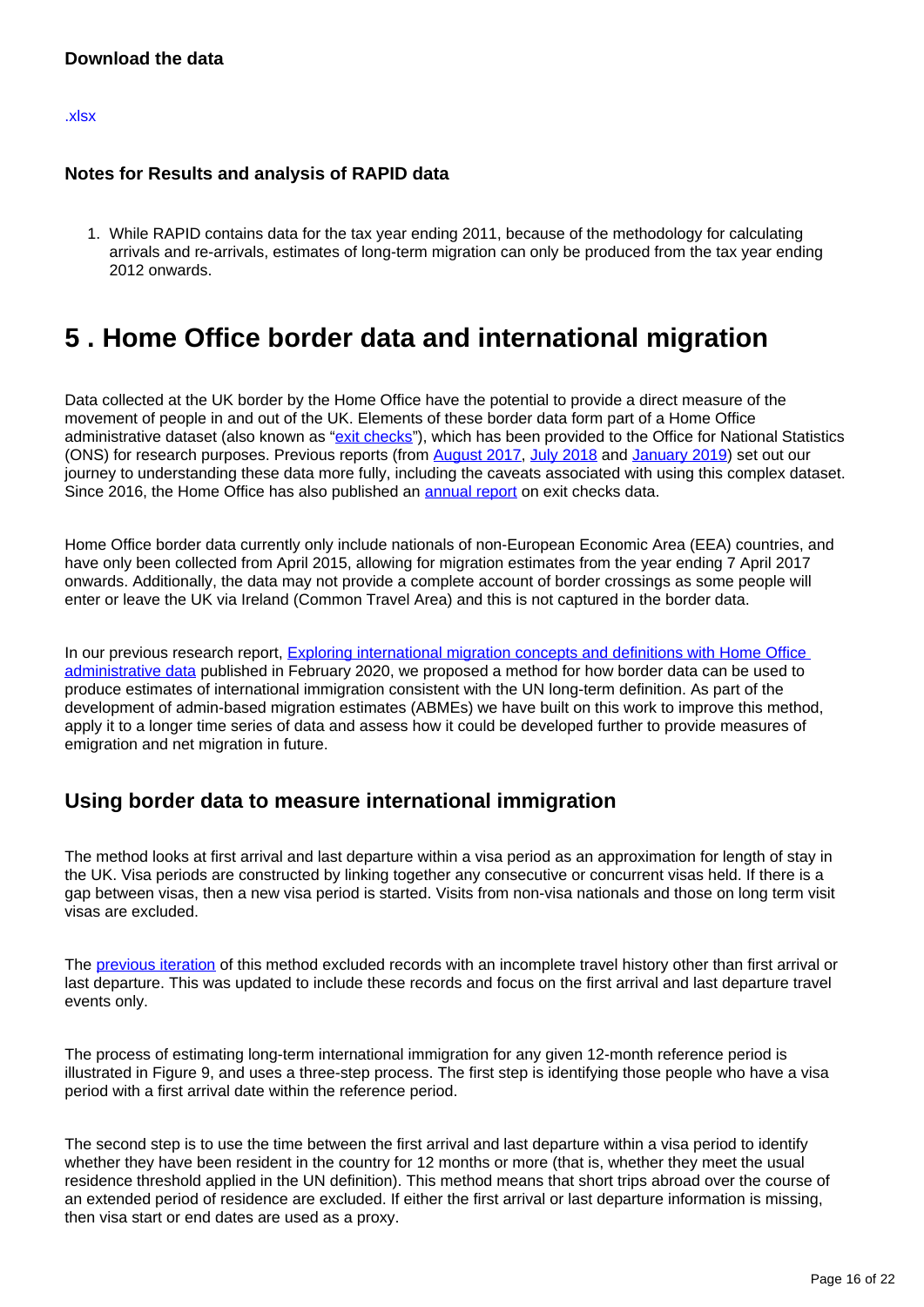Lastly, the third step is to look at any previous visa period to determine if this is a new long-term immigrant or one who has previously been in the country. If no presence is identified in the country during the 12 months preceding first arrival on a given visa, or the previous visa period had a length of stay of less than 12 months, then this pattern of travel will be considered as identifying a new long-term immigrant.





- 1 Count time from first arrival in visa period until last departure to find length of stay 12 months or longer = usually resident
- Check 12 months back from first arrival No presence/previous stay less than 12 months = new long-term immigrant

#### **Source: Home Office**

In order to produce final estimates for a given reference period (which in Figure 9 is 8 April 2016 to 7 April 2017), the method requires data to be available for both 12 months prior to the start of the period (to identify any previous residence in the UK) and 12 months after the end of it (to identify stays of 12 months or more for all individuals with a first arrival in the period).

Provisional estimates can be produced for the latest reference period using proxy information from visa end dates instead of actual length of stay where necessary. Provisional estimates allow more timely and up-to-date estimates to be made available. However, these should be interpreted with some caution as we do not yet have a long enough time series of data to fully assess the quality of provisional estimates compared with those produced using the full method.

The Home Office has provided updated annual datasets to support the development and testing of this new methodology. Currently the data used cover the time period 8 April 2015 to 7 April 2019, which allows the production of indicative estimates of long-term international immigration for three time points: 2016 to 2017, 2017 to 2018, and provisional data for 2018 to 2019. These indicative estimates are presented in Figure 10, alongside comparisons with estimates based on the most similar data available in the RAPID and IPS-based LTIM datasets.

## **Figure 10: Indicative immigration estimates for non-EEA nationals derived from Home Office border data compared with RAPID and IPS-based LTIM estimates**

Non-EEA long-term international immigration, UK, year ending March 2017 to year ending March 2019

## **Notes:**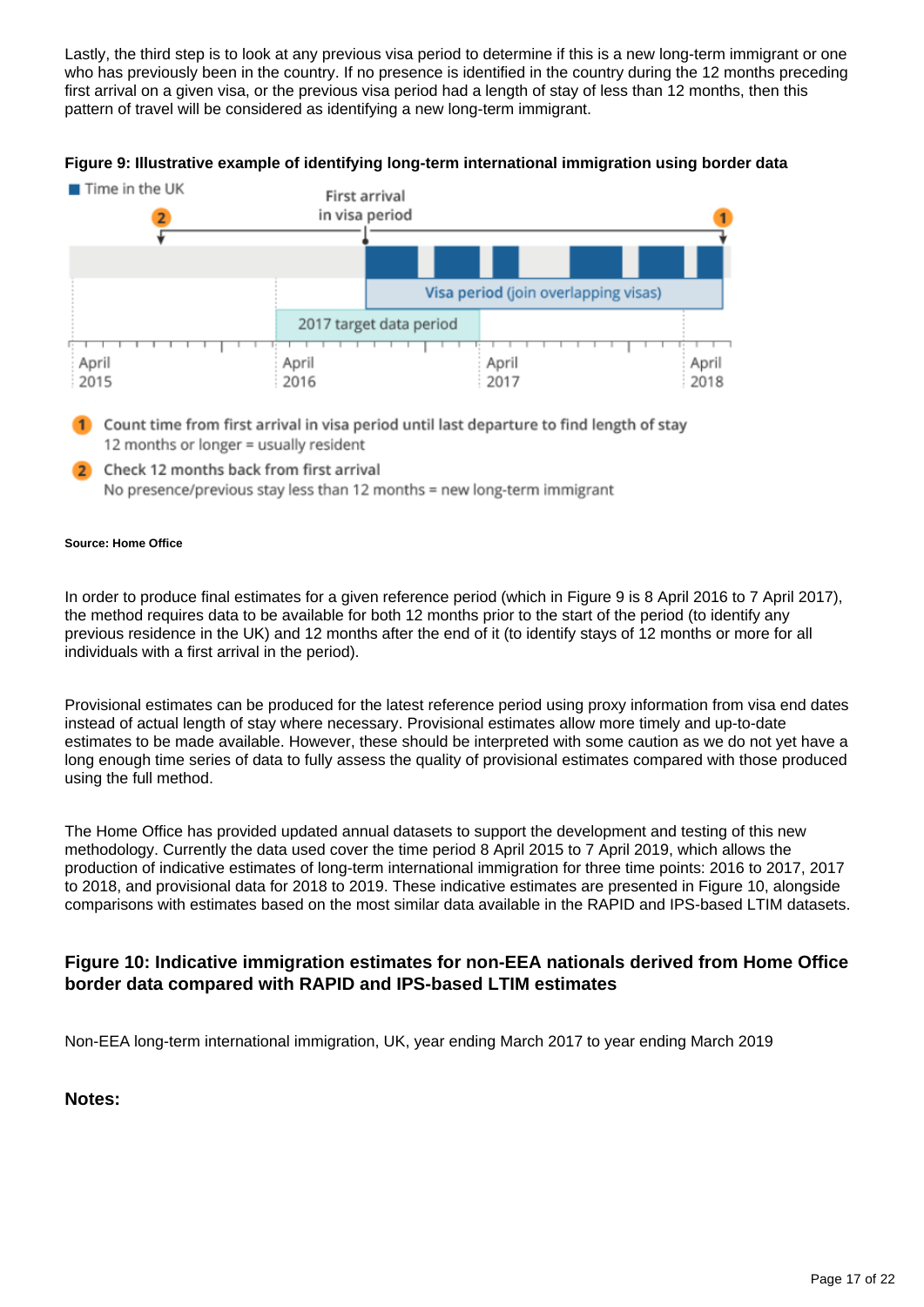- 1. Border data estimate for year ending 7 April 2019 is provisional.
- 2. The LTIM data represents the current best estimate of migration using International Passenger Survey (IPS) data and covers the year ending March for each time point.
- 3. Confidence intervals are based on the IPS data.
- 4. The IPS component of LTIM data in the year ending March 2017 saw changes in the number of non-EU citizens arriving to study which were not reflected in the most comparable Home Office student visa data. Therefore, the datapoints were revised to allow users to make more meaningful comparisons. It was not possible however to calculate confidence intervals for the revised estimates.
- 5. RAPID and LTIM data estimates cover non-EU population.
- 6. Those aged under 16 years of age are included in the IPS component of LTIM in Figure 10 to allow for a more like-to-like comparison with Home Office border data which covers this age group. Figures in Section 4 excluded those aged under 16 years of age in the IPS component of LTIM to allow for comparison with RAPID data which do not cover those aged under 16 years of age (see Section 3 for further detail on coverage of RAPID data).
- 7. RAPID data is adjusted (see Section 3 for further detail on the adjustments
- 8. There are small differences between the annual time periods covered by each data source. RAPID uses tax years (ending 6 April), LTIM estimates use year ending 31 March, while Home Office border data use year ending 7 April. Since these are broadly comparable time periods and for the purpose of clarity, for each data source we refer to a common annual period of 'year ending March.'
- 9. This border data methodology produces indicative figures that show a similar pattern and trend for non-EU inflow as RAPID data, but suggest a higher overall level of immigration (around 374,000 compared with RAPID data estimates of around 292,000). Border data cover a broader population than RAPID data, which may explain some of this difference. For example, those who travel on a family visa but are unable to work or claim benefits will be covered in the border data, but will not be captured by RAPID data. Also, there may be students not captured by the student adjustment to RAPID data. Differences in how migrants are defined and identified also contribute to the difference in these indicative figures. For example, at this stage the border data methodology also has the potential to over-estimate the level of migration by including some people in the estimate who would not in practice meet the UN definition of a long-term migrant.

### **Download the data**

#### [.xlsx](https://www.ons.gov.uk/visualisations/dvc1179/fig10/datadownload.xlsx)

These figures are a useful starting point and indicate the potential for using border data to estimate immigration alongside other administrative data sources. However, it is important to note that there is uncertainty around these preliminary numbers based on border data. Further work is necessary to fully understand the complexities of the data, investigate what these data can tell us about particular groups of migrants (for example, students and workers) and to develop and improve the methodology used.

# **Assessing the quality of border data-based estimates of immigration**

As noted, the Home Office publishes [annual reports](https://www.gov.uk/government/statistics/fifth-report-on-statistics-relating-to-exit-checks) on the quality of border data collected under the exit checks programme, improvements to data quality, and some statistical findings from the data. Quality indicators on the attributes of the data have been developed and are regularly reported on within these reports.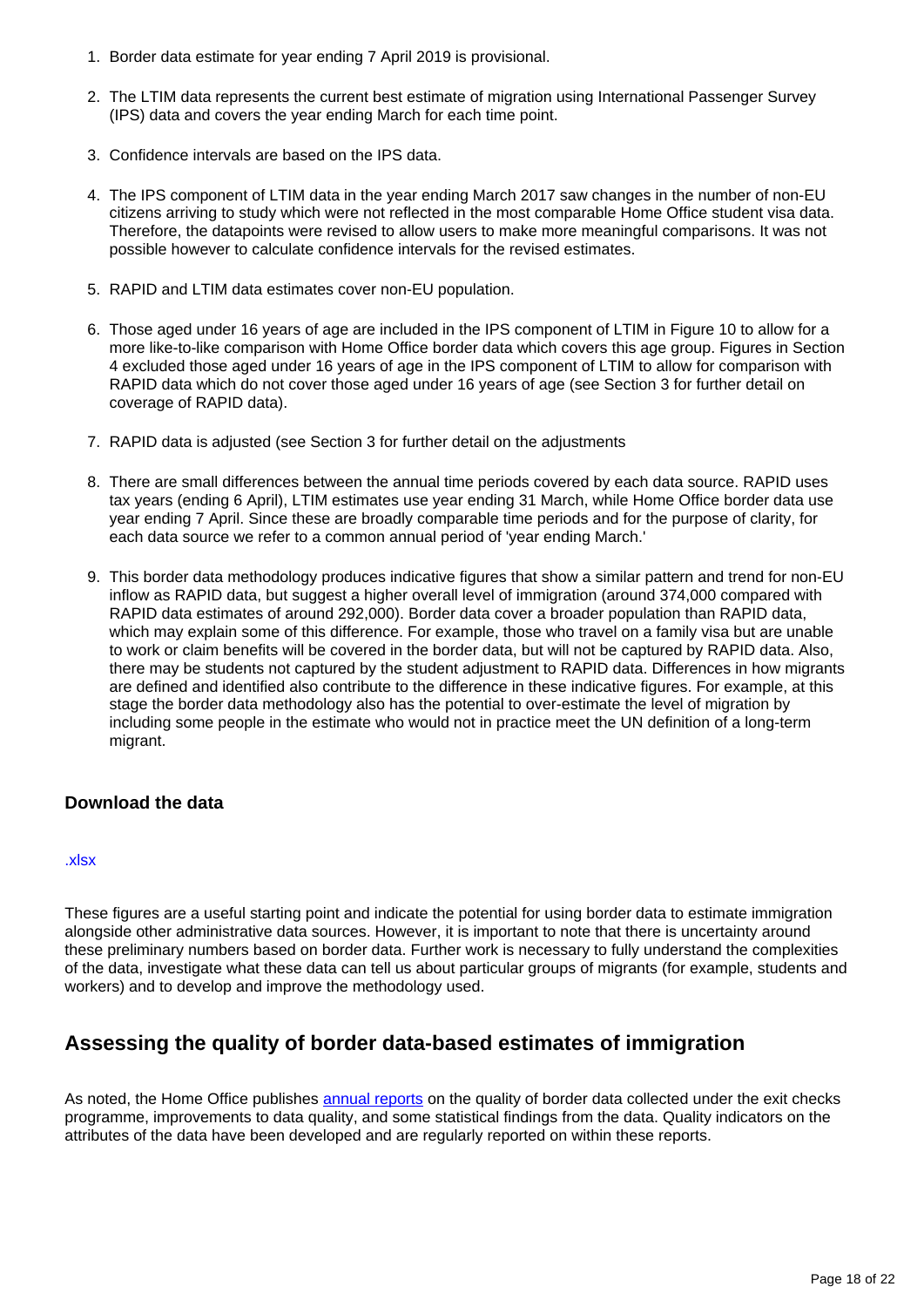The ONS has also produced an [error framework for longitudinal administrative sources](https://www.ons.gov.uk/methodology/methodologicalpublications/generalmethodology/onsworkingpaperseries/onsworkingpaperseriesno19anerrorframeworkforlongitudinaladministrativesourcesitsuseforunderstandingthestatisticalpropertiesofdataforinternationalmigration) using border data and we have used this approach to help identify the areas of the methodology for border data-based immigration estimates where further quality assurance or development is required.

# <span id="page-18-0"></span>**6 . Data**

[Estimating long-term international migration using RAPID](https://www.ons.gov.uk/peoplepopulationandcommunity/populationandmigration/internationalmigration/datasets/estimatinglongterminternationalmigrationusingrapid) Dataset | Released 16 April 2021 Data from our first iteration of our development of admin-based migration estimates (ABMEs) using the Registration and Population Interaction Database (RAPID).

# <span id="page-18-1"></span>**7 . Glossary**

# **Administrative data**

Collections of data maintained for administrative reasons, for example, registrations, transactions, or recordkeeping. They are used for operational purposes and their statistical use is secondary. These sources are typically managed by other government bodies.

# **Long-term international migration**

"A person who moves to a country other than that of his or her usual residence for a period of at least a year (12 months), so that the country of destination effectively becomes his or her new country of usual residence."

# **RAPID**

Registration and Population Interaction Database (RAPID) is a database created by the Department for Work and Pensions. It provides a single coherent view of interactions across the breadth of benefits and earnings datasets for anyone with a National Insurance number (NINo).

# **EU citizenship groups**

EU estimates exclude British citizens. The following EU citizenship groups are used:

- EU14: citizens of countries that were EU members prior to 2004, for example, France, Germany and Spain
- EU8: citizens of Central and Eastern European countries that joined the EU in 2004, for example, Poland
- EU2: citizens of Bulgaria and Romania, which became EU members in 2007; between 2007 and 2013, these countries were subject to transitional controls restricting their access to the UK labour market; these restrictions were lifted on 1 January 2014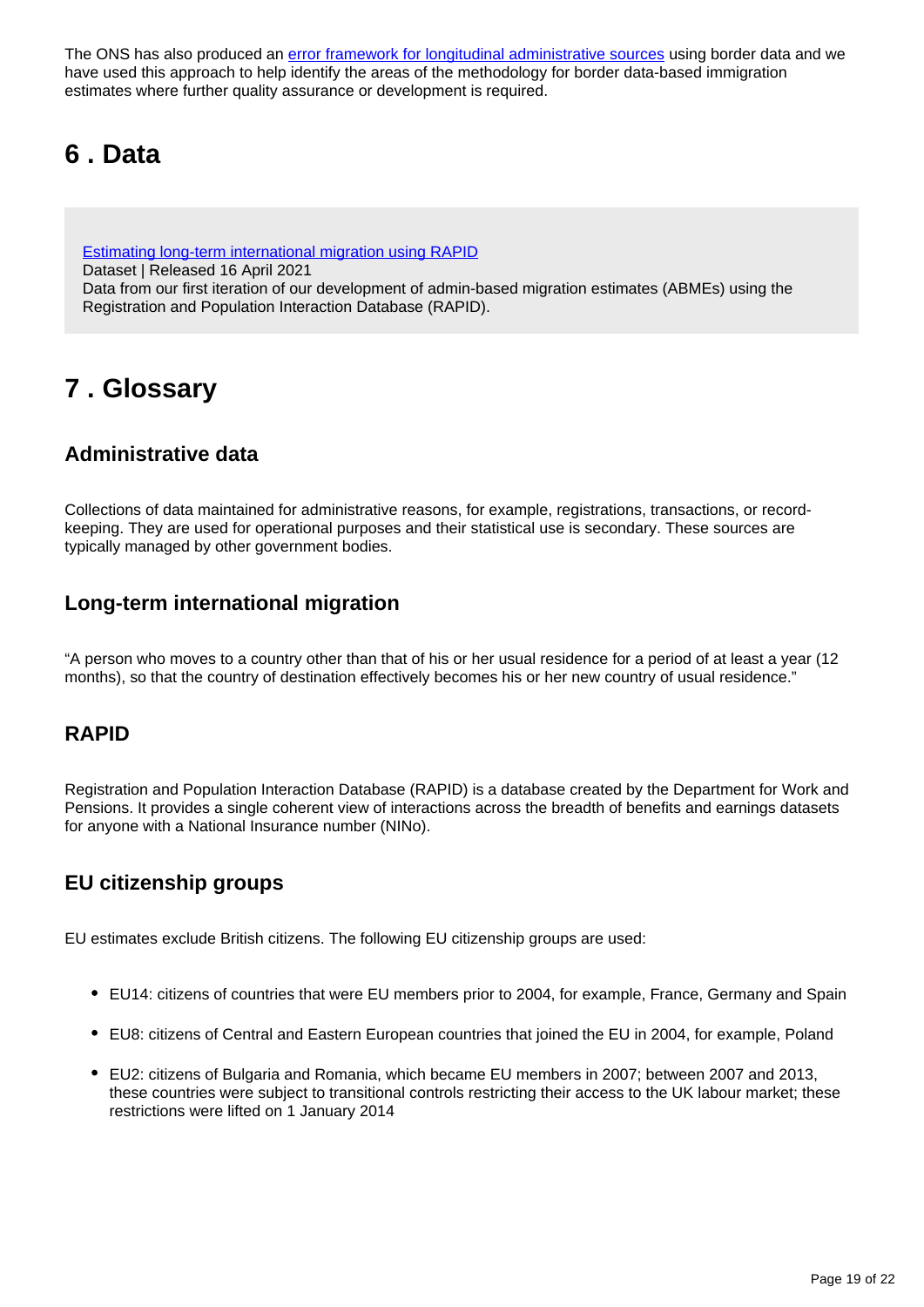# <span id="page-19-0"></span>**8 . Data sources and quality**

In this first iteration of our development of admin-based migration estimates (ABMEs) we have presented analysis from the Registration and Population Interaction Database (RAPID). RAPID is a fully anonymised database created by the Department for Work and Pensions (DWP) for statistical purposes<sup>1</sup>. It provides a single coherent view of citizens' interactions across the breadth of systems in the DWP, HM Revenue and Customs (HMRC) and local authorities via Housing Benefit. RAPID data covers everyone with a National Insurance number (NINo) and for each person, the number of weeks of "activity" within these systems is summarised in each tax year from tax year ending 2011 to the most recent tax year available (currently tax year ending 2020).

The DWP developed the RAPID Migration Dataset to assist the Office for National Statistics (ONS) with the estimation of international migration to and from the UK. The RAPID Migration Dataset includes known first arrival dates and estimated departures and re-arrivals from the UK and categorises the arrivals as either short-term or long-term for each visit.

For more information on the creation of this dataset and the rules around categorising arrivals as long-term please see, [Methods for using the administrative data source RAPID to measure international migration into and](https://www.ons.gov.uk/peoplepopulationandcommunity/populationandmigration/internationalmigration/methodologies/methodsformeasuringinternationalmigrationusingrapidadministrativedata)  [out of the UK.](https://www.ons.gov.uk/peoplepopulationandcommunity/populationandmigration/internationalmigration/methodologies/methodsformeasuringinternationalmigrationusingrapidadministrativedata)

Additionally, we have presented analysis using Home Office border data developed by the exit checks programme. The dataset used is derived from a linked database that combines data from Home Office systems to build travel histories that consist of an individual's travel in or out of the country, together with data relating to their immigration status, such as periods of leave granted. The data available for the ONS analysis cover travel events for nationals from non-EEA countries who had a valid period of leave between 8 April 2015 and 7 April 2019.

For more information on the methodology used to create this database, please see the [Home Office user guide](https://www.gov.uk/government/publications/home-office-statistics-on-exit-checks-user-guide/home-office-statistics-on-exit-checks-user-guide).

## **Notes for Data sources and quality**

1. RAPID has been created to help generate insight that enables the DWP to formulate and improve employment and benefit policies so the department can react to changes in the UK economy and labour force.

# <span id="page-19-1"></span>**9 . Future developments**

Our admin-based migration estimates (ABME) development has so far focused on understanding the potential of two administrative data sources (Registration and Population Interaction Database (RAPID) and Home Office border data) to estimate migration into and out of the UK. We are making further steps in our journey towards a [transformed migration statistics system](https://www.ons.gov.uk/peoplepopulationandcommunity/populationandmigration/internationalmigration/articles/transformationofthepopulationandmigrationstatisticssystemoverview/2019-06-21) based on administrative data. We will continue to ensure that the work to transform UK migration statistics aligns with our ongoing research to produce [population statistics using](https://www.ons.gov.uk/peoplepopulationandcommunity/populationandmigration/populationestimates/articles/developingourapproachforproducingadminbasedpopulationestimatesenglandandwales2011and2016/2019-06-21)  [administrative data](https://www.ons.gov.uk/peoplepopulationandcommunity/populationandmigration/populationestimates/articles/developingourapproachforproducingadminbasedpopulationestimatesenglandandwales2011and2016/2019-06-21). Migration statistics are an important component of estimating population change, and so we will ensure our research is integrated as we move towards a transformed population and migration statistics system in 2023.

We will be working closely with colleagues in the Home Office and the Department for Work and Pensions (DWP) and experts across the Government Statistical Service (GSS) to progress our analysis and understanding of both RAPID and Home Office border data. We are also collaborating closely with the National Records of Scotland (NRS) and the Northern Ireland Statistics and Research Agency (NISRA) to ensure that we can produce comprehensive UK migration statistics and produce statistics below the UK level.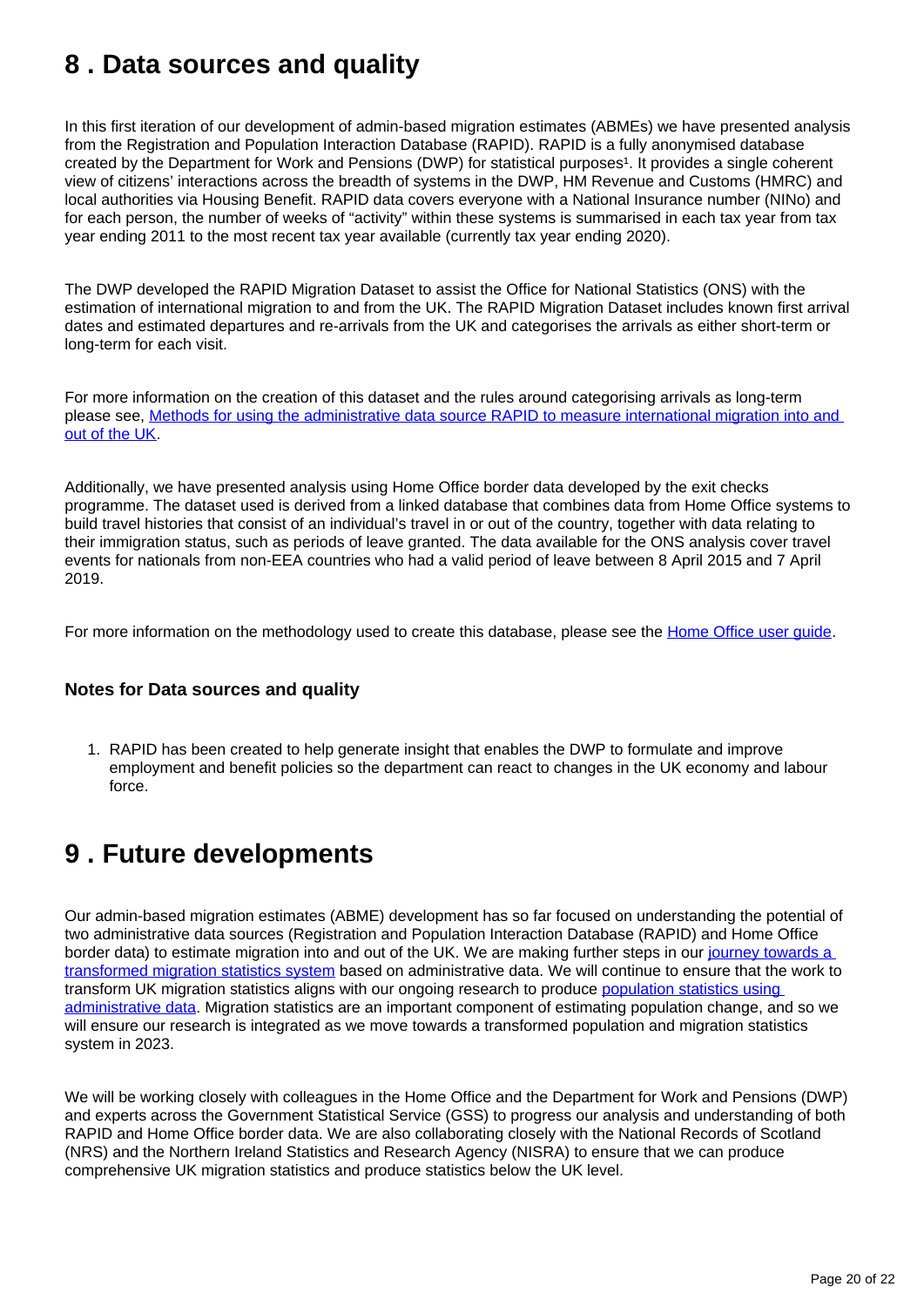Our immediate next steps in the development of ABME will focus on refining our current methods, extending our use of RAPID data to include UK nationals and working closely with the Home Office as their new migration system is developed. We will provide users with updates of this development in autumn 2021.

Looking beyond this, we plan to publish a further ABME publication in early 2022 which will cover the period up to April 2021, reporting data beyond the point of the last International Passenger Survey (IPS) estimates and covering the onset of the coronavirus (COVID-19) pandemic. It will also include our latest progress in the development of ABME methods. See the [transformation overview](https://www.ons.gov.uk/peoplepopulationandcommunity/populationandmigration/internationalmigration/articles/transformationofthepopulationandmigrationstatisticssystemoverview/2019-06-21) for the revised milestones on our transformation journey.

The next steps in further developing our approach to measuring international migration using RAPID data will focus on:

- continuing development of the adjustments made to RAPID data, particularly those designed to take account of the under coverage of the student population; this will include looking at options for linking administrative sources such as Higher Education Statistics Agency (HESA) and Pay as you Earn (PAYE) to better understand how students interact with administrative data on earnings
- where our adjustments are based on past trends, we will look for the best possible evidence to adapt these assumptions over the period covering the onset of the coronavirus pandemic, where historical trends may not be indicative of recent behaviour
- further understand the impact of migrants who gain UK citizenship after arriving in the UK
- extend our use of RAPID data to cover UK nationals, initially applying similar methods to those developed to derive flows of non-UK nationals
- explore methods for measuring migration of those aged under 16 years assessing all available data sources
- explore what RAPID data can tell us about the non-UK population total and compare this against previously published estimates

The next steps in further developing our approach to measuring international immigration using Home Office border data will focus on:

- building our understanding of border data and refining our methods for producing immigration estimates
- extending the time series as more data become available
- investigating more detailed breakdowns of the data by characteristics of migrants
- exploring similar methods to measure long-term emigration

We are also collaborating with the Home Office to better understand how the new immigration system will inform our overall understanding of international migration. Since January 2021, EEA nationals are included in Home Office travel and visa data, though British and Irish nationals will continue to be a coverage gap in the data. Together we are rapidly progressing work to understand the opportunities offered by these data.

We will also continue to progress the work to develop models for estimating international migration for the period impacted by the coronavirus pandemic as part of our wider strategy for ABMEs. This will build our understanding of a period of uncertainty in survey and administrative data for which historical trends alone cannot provide reliable estimates. The initial findings of this work are presented in more detail in Methods for using the [administrative data source RAPID to measure international migration into and out of the UK.](https://www.ons.gov.uk/peoplepopulationandcommunity/populationandmigration/internationalmigration/methodologies/methodsformeasuringinternationalmigrationusingrapidadministrativedata)